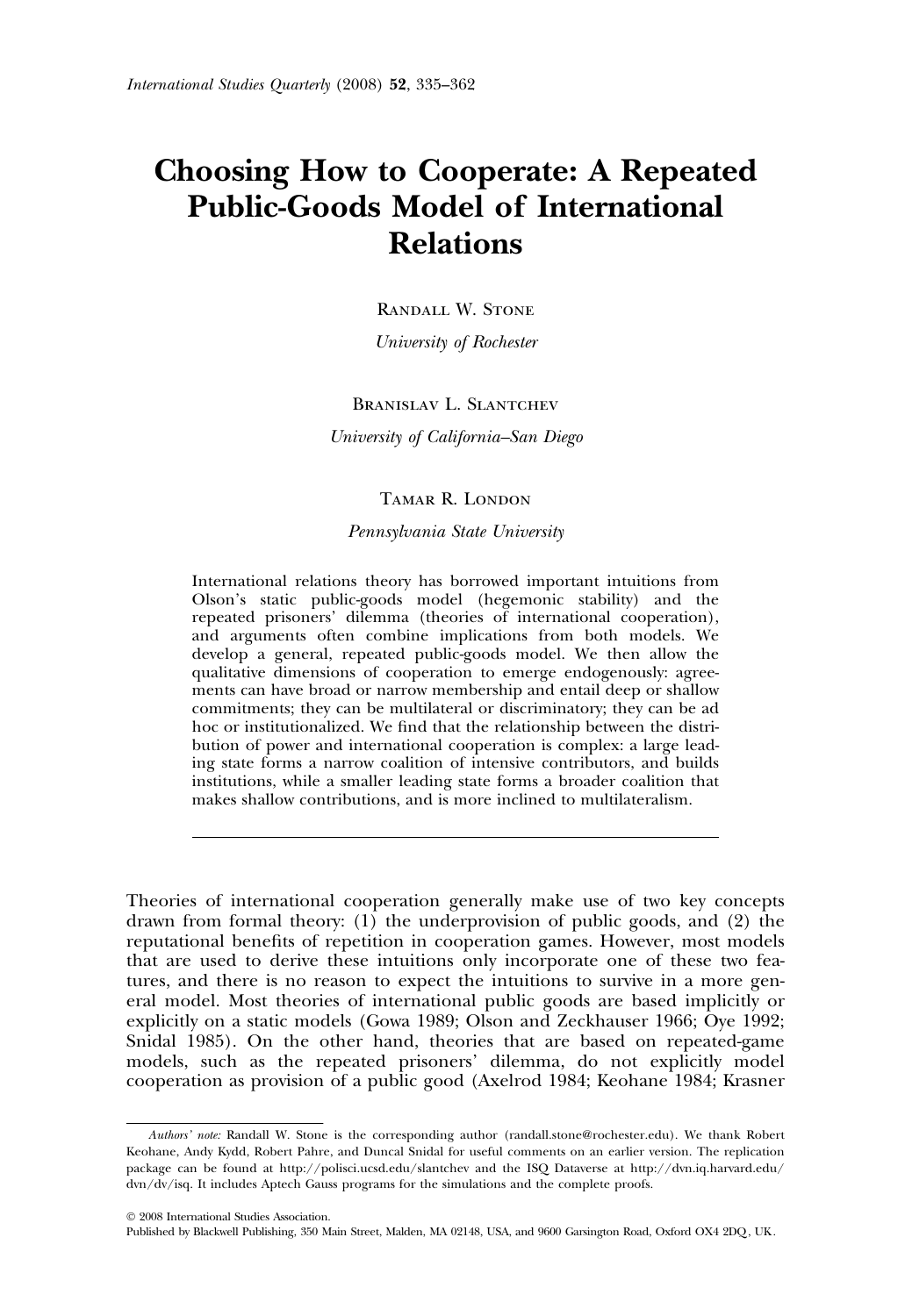1976). We propose to replace these partial models with a general model of international cooperation as a repeated game of provision of a public good, which subsumes many of the arguments in the existing literature as special cases.

The first payoff of such a model is that we are able to explore the implications of the distribution of power for international cooperation. The most serious contender for a theory of power and international cooperation has been the theory of ''hegemonic stability''—a theory which, however, has been rather thoroughly discredited. There is little empirical evidence to support it, and even the scholars who did the most to popularize it argued from the start that its theoretical foundations were full of holes (Keohane 1984). This is unfortunate, because it is obvious that the distribution of power is a key variable, and there is an urgent need to develop credible theories of how it affects international cooperation. We continue to use the term hegemon, for the sake of continuity, but we allow the model to determine what the practical implications of a skewed distribution of power might be. The distribution of ''sizes'' of states is an exogenous parameter of the model, so we are able to derive comparative statics about the difficulty of sustaining cooperation under various degrees of hegemony—some of which confirm accepted wisdom, but some of which are surprising. For example, we find that participation in cooperative endeavors generally increases when a hegemon's strength declines.

As we will show, the distribution of power not only affects the degree of cooperation, but redefines it qualitatively as well. The qualitative dimension of international cooperation is how cooperation takes place: are cooperative coalitions broad or narrow; are regimes discriminatory or nondiscriminatory; is cooperation informal or institutionalized? The model is designed to make each of these choices endogenous, so that the answers emerge as the result of strategic calculations. We address several key questions in the literature on international cooperation:

- 1. Why are some international cooperative arrangements inclusive, but shallow, while other more intensive cooperative regimes are limited in membership? What is the nature of the trade-off that has often been described between the breadth and depth of cooperation?
- 2. Why are some international regimes discriminatory, while others are multilateral? What is the relationship between discrimination and hegemony? Does the dominance of a single state lead to a more open or more closed regime?
- 3. Under what circumstances do the leading states in the system choose to build international institutions? Is the construction of institutions associated with the dominance of a single great power?

#### International Relations and Public Goods

The theory of hegemonic stability arose as a generalization from two prominent empirical cases in which the presence of unusually dominant states in the international economy—Britain in the late nineteenth century, and the United States in the middle of the twentieth—was associated with unusually high degrees of international openness in trade and foreign exchange policies (Gilpin 1972; Kindleberger 1973; Krasner 1976). Charles Kindleberger stated the argument in terms of Mancur Olson's theory of collective action, claiming that international economic stability was a public good that was underprovided in the international system unless some dominant state had the interest and capacity to provide it. ''For the world economy to be stabilized there has to be a stabilizer—one stabilizer'' (Kindleberger 1973, 304).

Empirical tests of the hegemonic stability thesis in the area of international trade have had mixed results (Conybeare 1983; Cowhey and Long 1983; Mans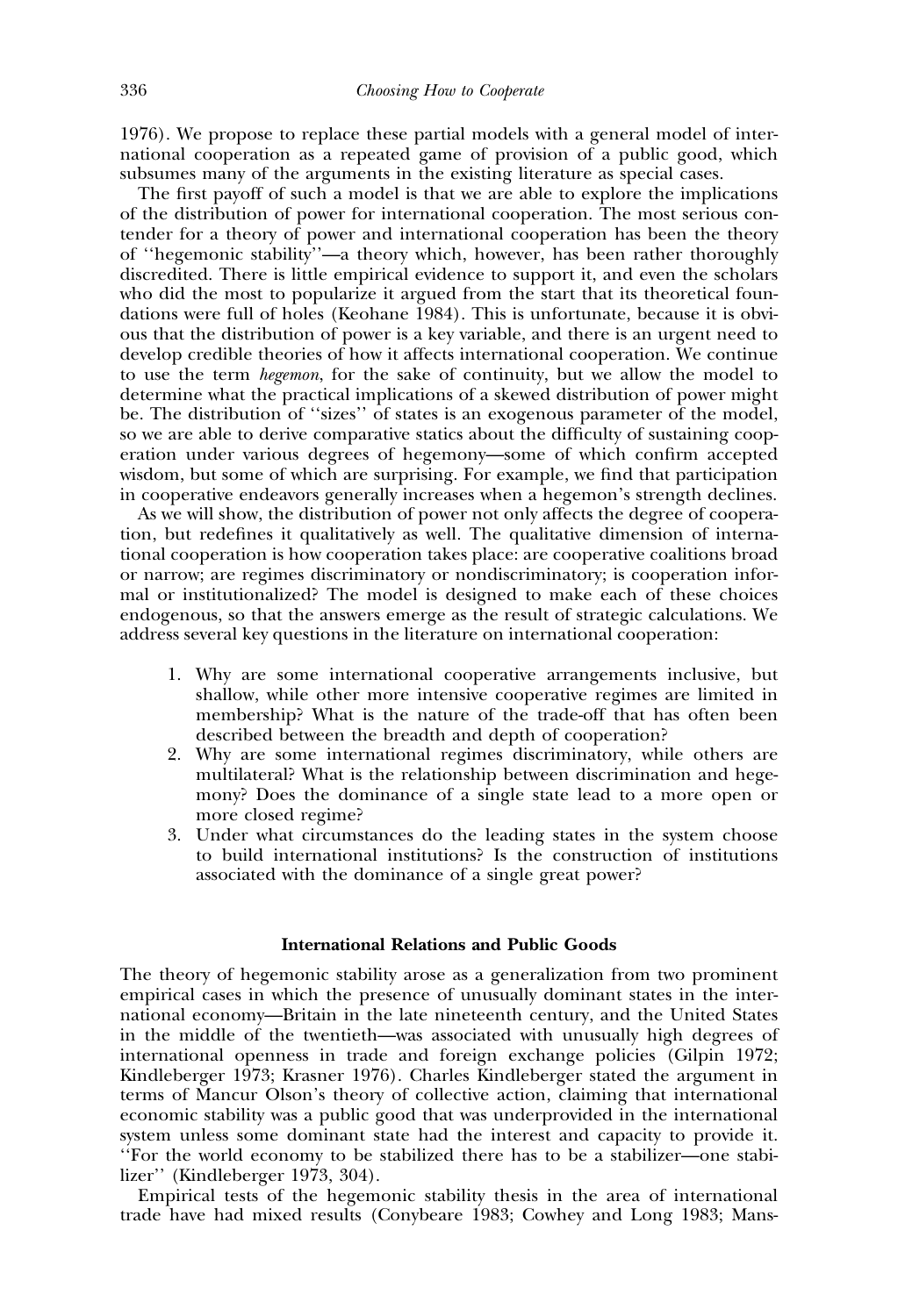field 1994; McKeown 1983, 1991). In international security, as well, the association between the dominance of a single power and international stability—the absence of major war—is contested, although supported by some quantitative results (Bueno de Mesquita and Lalman 1992). Nevertheless, the logic of hegemonic stability has gripped the imagination of the field. The discussion of hegemonic stability quickly moved beyond the original static model of collective action, with both critics and defenders using arguments about long-run considerations. Thus, Robert Keohane argued that long-run considerations could sustain cooperation after a hegemon declined, referring to the repeated prisoners' dilemma (Keohane 1984). When John Conybeare argued that hegemons may have the greatest incentives to exploit weaker nations, Joanne Gowa replied that long-run reputational considerations could keep them from doing so (Conybeare 1984; Gowa 1989). Several authors formalized the argument that hegemony was not necessary for collective action, or that it might even be counterproductive (Pahre 1998; Palmer 1990; Snidal 1985).

This article starts where the hegemonic stability debate left off. We model international cooperation as a repeated game in which a number of states make contributions to a public good. Our interest is to determine how the distribution of capabilities in the international system affects the qualitative dimensions of international cooperation: who contributes, how the burdens are shared, whether agreements are inclusive or exclusive, and whether institutions are constructed. Along the way, we connect our findings to the old hegemonic stability debate, rejecting the hypothesis at some points, confirming it at others, and qualifying it in several ways. The findings are more interesting than the footnotes, however. The distribution of capabilities has profound implications for how states choose to cooperate with each other.

#### Depth versus Breadth

A continuing refrain in international political economy is that a trade-off generally exists between deep, intensive cooperation and wide, broad-based cooperation. This trade-off has been noted in numerous empirical studies of international cooperation.<sup>1</sup> In environmental cooperation, for example, there is the celebrated ''race to the bottom,'' which is a metaphor for the debilitating effect upon cooperation of admitting less concerned states into agreements. These states tend to push for more permissive standards, which undermine the discipline of more advanced cooperators. Expanding the circle of cooperating states drives agreements toward a least common denominator that may be much less than a smaller group of states could have achieved.<sup>2</sup> The controversy concerning the interpretation of the Kyoto Protocol on global climate change at the Hague Summit in 2000 is a case in point: the United States pushed for wider adherence to shallow environmental norms, while the European Union took the lead on environmental issues and pushed for deeper changes in the practices of the advanced industrial countries and toleration of deviations by developing

<sup>&</sup>lt;sup>1</sup> George Downs and David Rocke provide elegant models to explain why states might wish to limit the depth of cooperation (Downs and Rocke 1995, Ch. 5) or the size of coalitions (ibid., Ch. 6) due to various kinds of uncertainty, and these could be considered competing hypotheses for our model. We regard it as an advantage that we are able to demonstrate this trade-off in the most general case of full information.

<sup>&</sup>lt;sup>2</sup> Downs, Rocke and Barsoom (1998) argue that this problem explains why cooperative agreements often begin as narrow coalitions of intensive cooperators, and then gradually expand, taking advantage of sequential voting to ameliorate the diluting influence of including new members. Their evidence suggests that deep integration achieved by the EU and some environmental institutions is explained by the sequential growth strategies that they adopted. Another recent empirical study shows that the effectiveness of multilateral economic sanctions suffers when the cooperating coalition is large, pointing to a trade-off between wide adherence and the credibility of enforcement (Drezner 2000).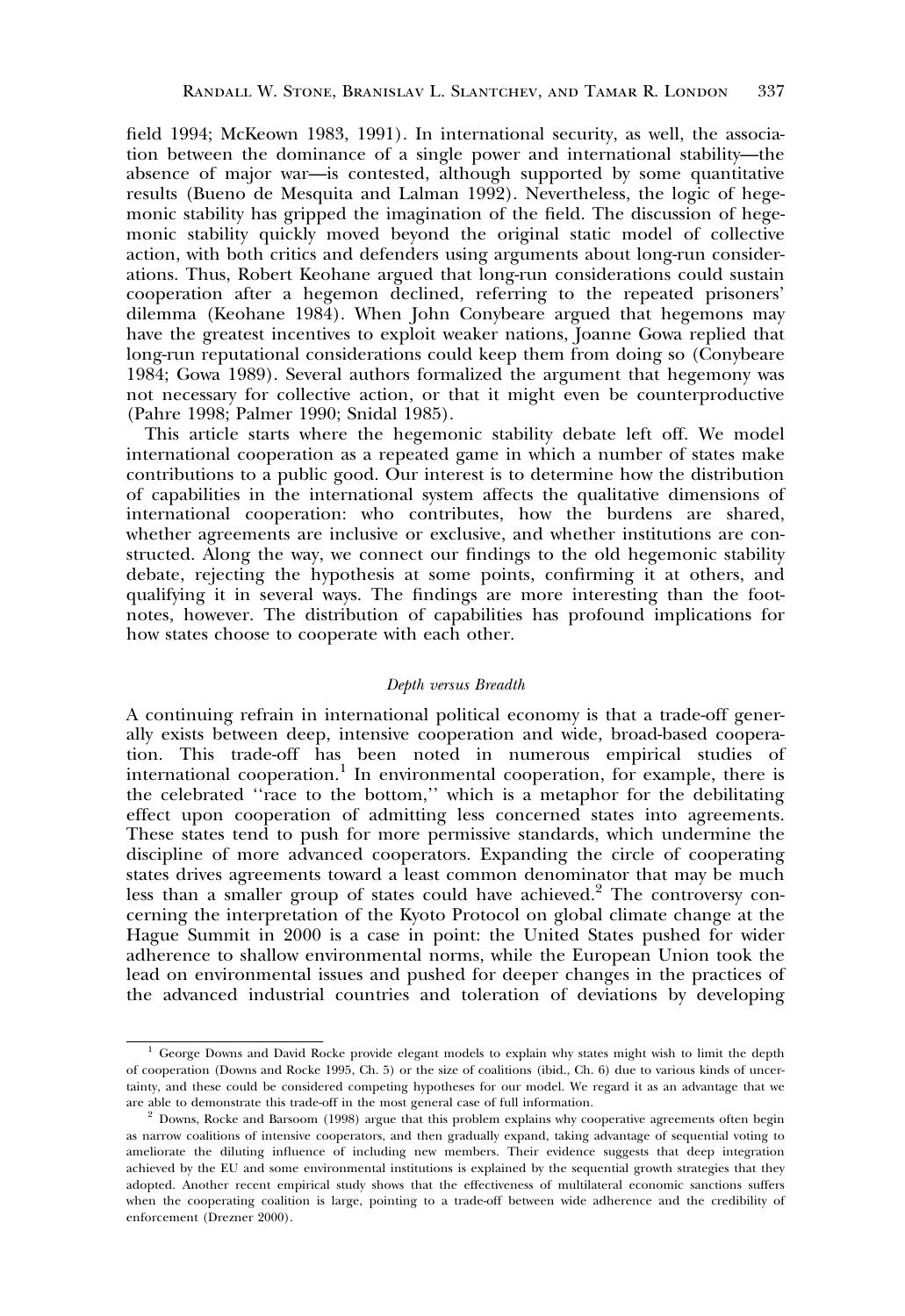countries. Similarly, disputes surrounding the expansion of the European Union have often been cast in terms of the depth versus breadth trade-off: Great Britain has traditionally preferred wider membership and the less intense coordination of policies that would entail, while France and Germany were chary of expanding the club before completing the EMU project.

In order to investigate the relationship between the breadth and depth of cooperation, we construct a model in which these choices are made simultaneously. The leading state in the system, which we designate as the hegemon, chooses a level of cooperation to demand, taking into account the fact that some countries may not be willing to join the coalition if the demanded level of cooperation is too high. The level of cooperation can be thought of as a degree of effort, which has effects that vary depending upon the capabilities of the cooperating state. By the breadth of cooperation, we mean the number of states that actually cooperate. We do not posit that there is a trade-off between the breadth and depth of cooperation, but both the inclusiveness of the contributing coalition and the intensity of cooperation can vary, so it is possible for a trade-off to arise endogenously in the model, and it does. We can then investigate the relationship between the distribution of capabilities and the size and shape of cooperating coalitions.

#### Multilateralism and Discrimination

Theories of international public goods have long been criticized for the restrictive assumption that the products of international cooperation have the quality of public goods. Public goods are non-excludable and non-rival, like clean air. There is no practical way to prevent polluters from breathing what is, after all, a common resource; and it is difficult to argue that my consumption of air does anything to reduce the supply for my neighbors. Empirically, Joanne Gowa argues, many forms of international cooperation look much more like private goods (Gowa 1989). It is relatively easy to exclude non-contributors from the benefits of some international regimes, as China found, and Russia continues to find, in their long quests to join the WTO. Furthermore, it may not be the case that all the products of international collaboration are non-rival. Some international clubs become less attractive as their memberships grow. For example, Mexico stands to lose its privileged status as an exporter to the United States and Canada as the Free Trade Area of the Americas takes shape.

Kenneth Oye takes the argument a step further, arguing that many of the public goods in the international arena are public by design (Oye 1992). Mostfavored-nation (MFN) status is not a necessary characteristic of the trade issue area, he points out, but a deliberately created institution that generates public goods by multilateralizing the concessions made in GATT trade rounds. This creates incentives for small countries to free-ride during negotiating rounds; the large countries tolerate this, however, because the cost of doing business bilaterally is intolerably high. Similarly, the Gold Standard was an exchange-rate regime that generated a demand for public goods, since the stability of the system depended upon the commitments of deficit countries to deflate their economies and ship gold when there was a run on their currency, and of surplus countries to extend emergency financing, hold troubled currencies as reserves, and refrain from sterilizing gold inflows (Simmons 1994). The literature about multilateralism has moved toward a similar consensus: multilateral institutions are a particular species that is non-discriminatory by design (Ruggie 1993). Some authors argued that multilateral institutions arise because they are more efficient than discriminatory regimes in some issue areas (Martin 1992), others that cooperation would be broader if discrimination were more widespread (Oye 1992), and still others that multilateralism generally works only in small groups of intensive cooperators (Kahler 1992).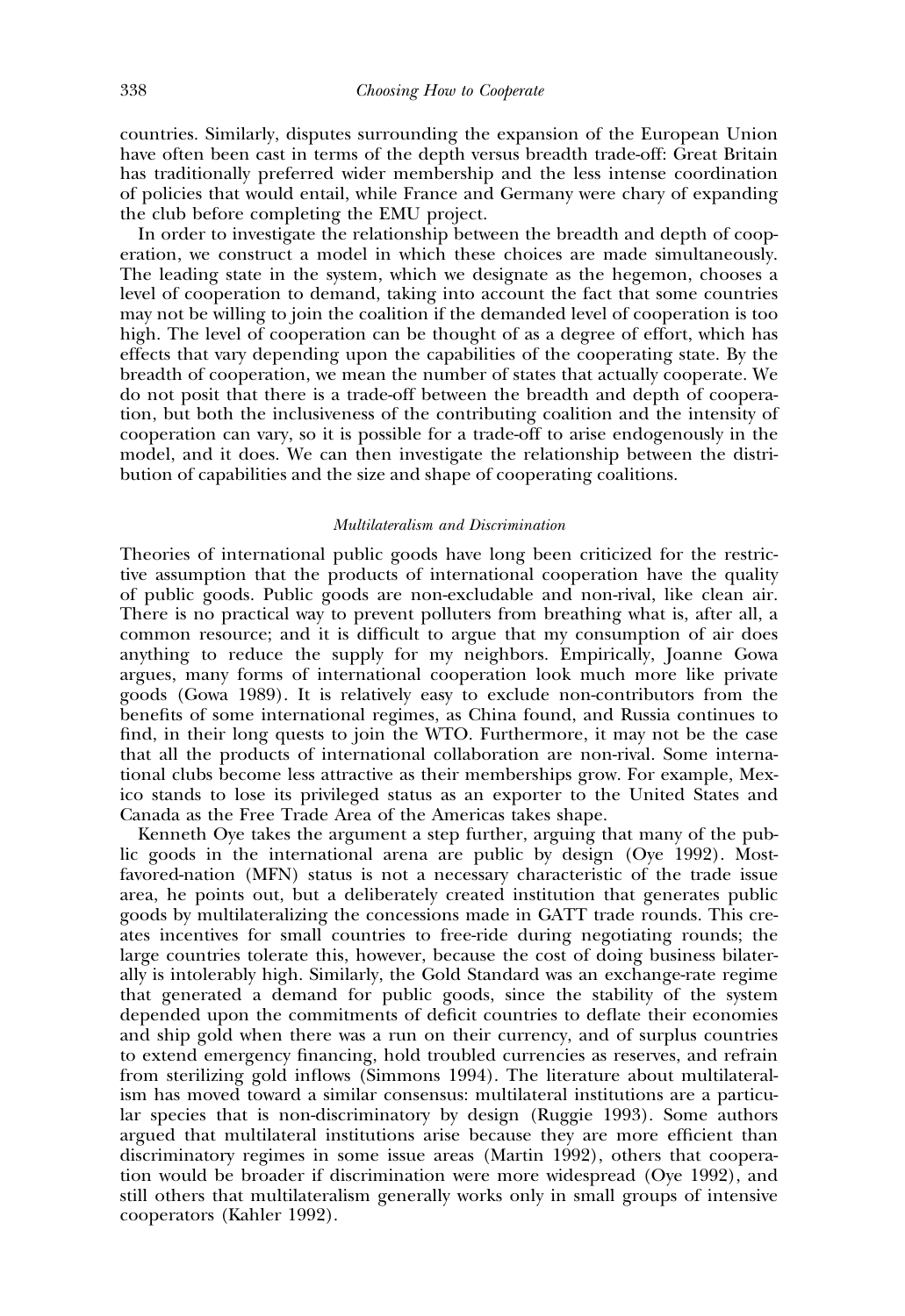Our model joins this discussion by allowing the choice of discriminatory or non-discriminatory (public-goods) regimes to be endogenous. States can choose whether to cooperate in a public-goods regime or to exclude non-cooperating countries from the enjoyment of those goods, at some cost. This modeling choice implicitly assumes that all of the products of international cooperation are really excludable, but that excluding free riders from benefiting from them is costly. The paradigmatic example of this argument, again, is the GATT/WTO trading system, which creates public externalities where they might otherwise not exist. This makes free riding attractive, but the cooperating states generally find that the benefits of generalized MFN status outweigh the costs. The parties could negotiate bilateral trade treaties with each other, but the number of transactions required increases geometrically with the number of parties, and bargaining is costly and time consuming. They balance the potential gain of additional cooperation from the current free-riders under the discriminatory regime against the cost of monitoring and cooperating in less efficient ways that minimize positive externalities. In fact, as Oye (1992) points out, the choice is not so clear cut: the trading system has always been a mixture of non-discriminatory and discriminatory forms, with free trade areas, Super 301 cases, and bilateral trade and investment treaties coexisting with the non-discriminatory rules of the GATT/WTO system. For the purposes of our model, we make the simplifying assumption that the regime must be either discriminatory or non-discriminatory. We will sometimes refer to discriminatory regimes as bilateral and non-discriminatory regimes as multilateral because this is a mechanism of limiting positive externalities that is familiar from the trade issue area, but the concept that is modeled is discrimination versus non-discrimination.

This generalizes the model beyond public goods, because it embraces private goods as well. For example, the case of pure private goods emerges when the cost of exclusion is very low. Furthermore, discrimination is an important complement to a theory about the trade-offs between breadth and depth, since a natural solution to the problem of non-contributing marginal members is to make the benefits of cooperation exclusive. For example, this is the intuition that underlay arguments for a ''two-track'' Europe. The benefits of Economic and Monetary Union accrue only to the participating states.

On the other hand, there are issue areas in which discrimination is not possible, or if possible, is not practical. An example is the global climate change regime: there is no feasible way of restricting the benefits of reducing  $CO<sub>2</sub>$  emissions to the cooperating countries. Similarly, one could argue that the benefits of the NATO alliance could not feasibly be withheld from countries that were not on the front line facing the Warsaw Pact (Olson and Zeckhauser 1966). As a result, France did not suffer a dramatic reduction in its security when De Gaulle withdrew it from formal participation in NATO military cooperation. There was no feasible way that the United States could threaten to abandon Monaco to the Soviet Union if it failed to contribute to the common defense. Our model can embrace cases like this as well, by assuming that the cost of exclusion is extraordinarily high. (It makes no difference in a formal model whether exclusion is technically impossible or simply very unattractive.) Thus, it is possible to interpret the parameter for the cost of exclusion in our model as a variable that captures the degree to which externalities are necessarily public in particular issue areas, and we will return to this interpretation below.

#### International Institutions

The origin of international institutions is one of the least well-understood issues in international political economy, although it has been a central theoretical concern since the emergence of the field (Keohane 1984; Keohane and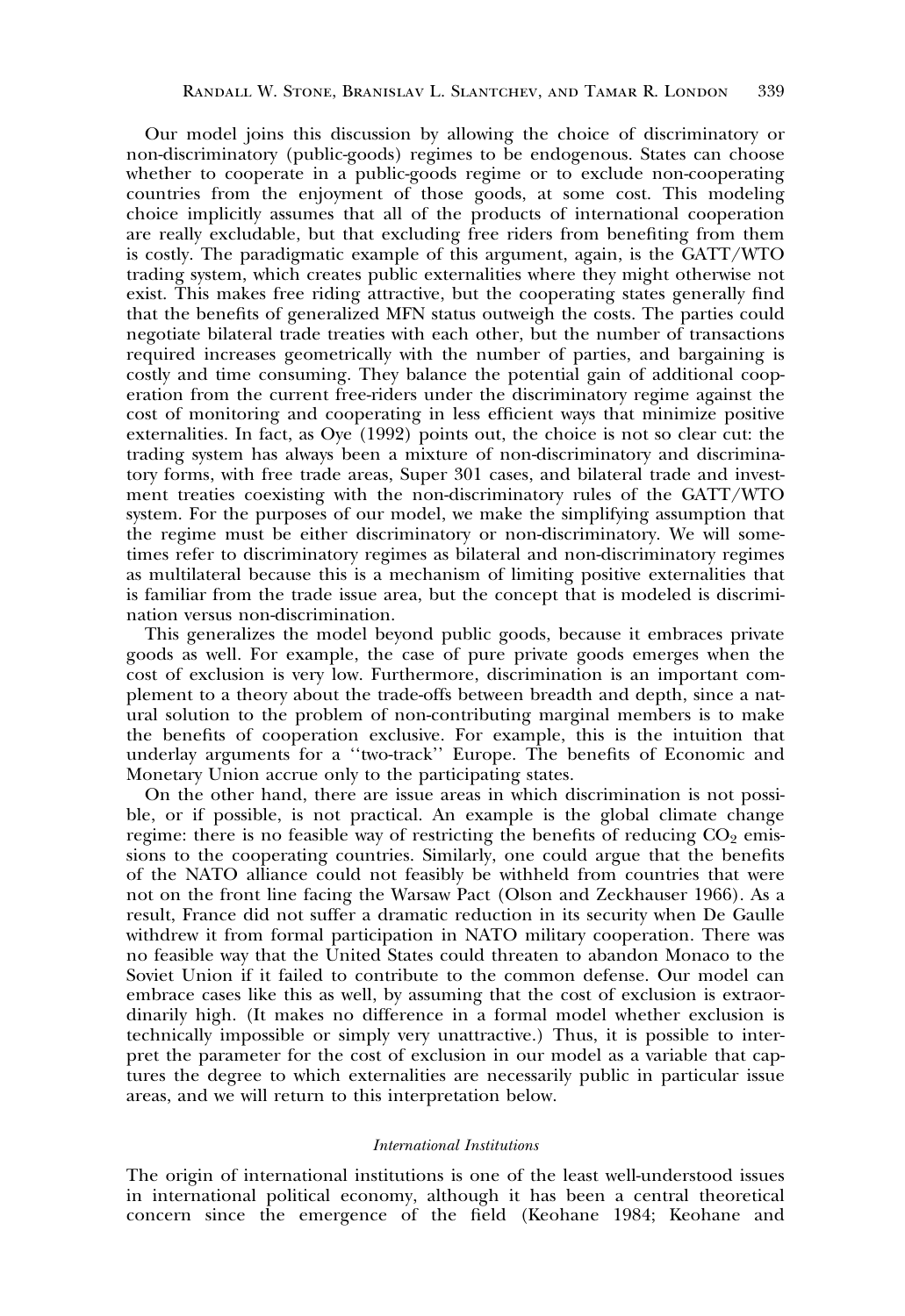Nye 1977; Young 1994). We have a strong functionalist logic that holds that international institutions are constructed to facilitate collective action, yet the construction of these institutions is itself a feat of collective action that has to be explained. In the most persuasive surviving strand of hegemonic stability theory, Robert Keohane argues that international institutions are themselves the public good that hegemons provide gratis to the international community, and that they subsequently make cooperation—defined as mutual adjustment of policies—possible (Keohane 1984). In a darker vein, Robert Gilpin argues that international institutions are constructed by dominant powers and impregnated with their interests (Gilpin 1981).

We follow a rich tradition in international relations in assuming that institutions facilitate collective action by reducing transaction costs (Keohane 1984; Krasner 1983; Oye 1986). This notion, however, has never been formalized. We formalize institutions as investments, which, if made, will accelerate the pace of events in the game. This simulates the effect of reducing transaction costs: deviations from accepted norms are identified more rapidly, disputes are resolved more quickly, and coordinated efforts to impose sanctions can be organized more efficiently. Transaction costs arise from the searching, bargaining, and enforcement efforts that are necessary because incomplete information creates incentives for agents to misrepresent their interests or hide their actions (Coase 1960; Milgrom and Roberts 1992; Williamson 1985). In bargaining games, delay is the typical consequence (Rubinstein 1985). Institutions may accelerate the game by making norms explicit, so that deviations are more readily recognized; they may publish registers of deviant countries; or they may provide a judicial process for reaching authoritative rulings. The informal GATT (General Agreement on Tariffs and Trade) regime is an example of an institution that worked in precisely this way. GATT had no enforcement powers before the emergence of the WTO in 1995, but it facilitated international cooperation simply by clarifying expectations (Reinhardt 2001).

# The Model

The international system consists of a hegemon,  $h$ , and  $n$  other countries of various sizes. Let  $w_i > 0$  denote the size of country i and assume that  $w_h > \max\{w_n\}$ ; that is, the hegemon is the largest country. Normalize the state sizes such that  $w_h \leq 1$ . The size of the group of potential contributors is  $W \leq \sum_n w_n^3$ . Players have a common discount factor  $\delta \in (0,1)$  and act in discrete time with an infinite horizon and periods indexed by  $t$  ( $t = 0,1,2,...$ ). In each period, the hegemon designates a contributing coalition of size  $C = \sum_i w_i \leq W$  and chooses a level of contribution  $a_t \geq 1$  ( $a_t = 0$  if no contribution).<sup>4</sup> This level represents the hegemon's demand of other contributing states, which then simultaneously choose levels of contribution  $a_{i,t}$ . This privileged position in the sequence of moves captures the notion that hegemons shape the rules of the international system (Pahre 1998).

In any period in which country i contributes at  $a_i$ , it produces an amount of public good proportional to its size,  $q_{i,t} = w_i a_{i,t}^b$  with  $0 < b < 1$ , at a cost propor-

<sup>&</sup>lt;sup>3</sup> We allow for exogenous limitations on the size of the potential coalition, which may have to do with conflicts between states on other issues. Thus, for example, if the public good in question is the imposition of sanctions, the target country's allies are not considered to be potential contributors, but their capabilities are relevant to the effectiveness of sanctions.

<sup>&</sup>lt;sup>4</sup> This action space is designed to capture the substantively appealing notion that at very low levels, effort does not contribute much to the public good. As one of the referees suggested, this can be accomplished by redefining the production function to be S-shaped rather than concave, with the convex component between 0 and 1. Doing so will produce the same effect: zero contributions when nobody else is expected to contribute. It will be more convenient to keep the function as simple as possible mathematically for the analysis to follow.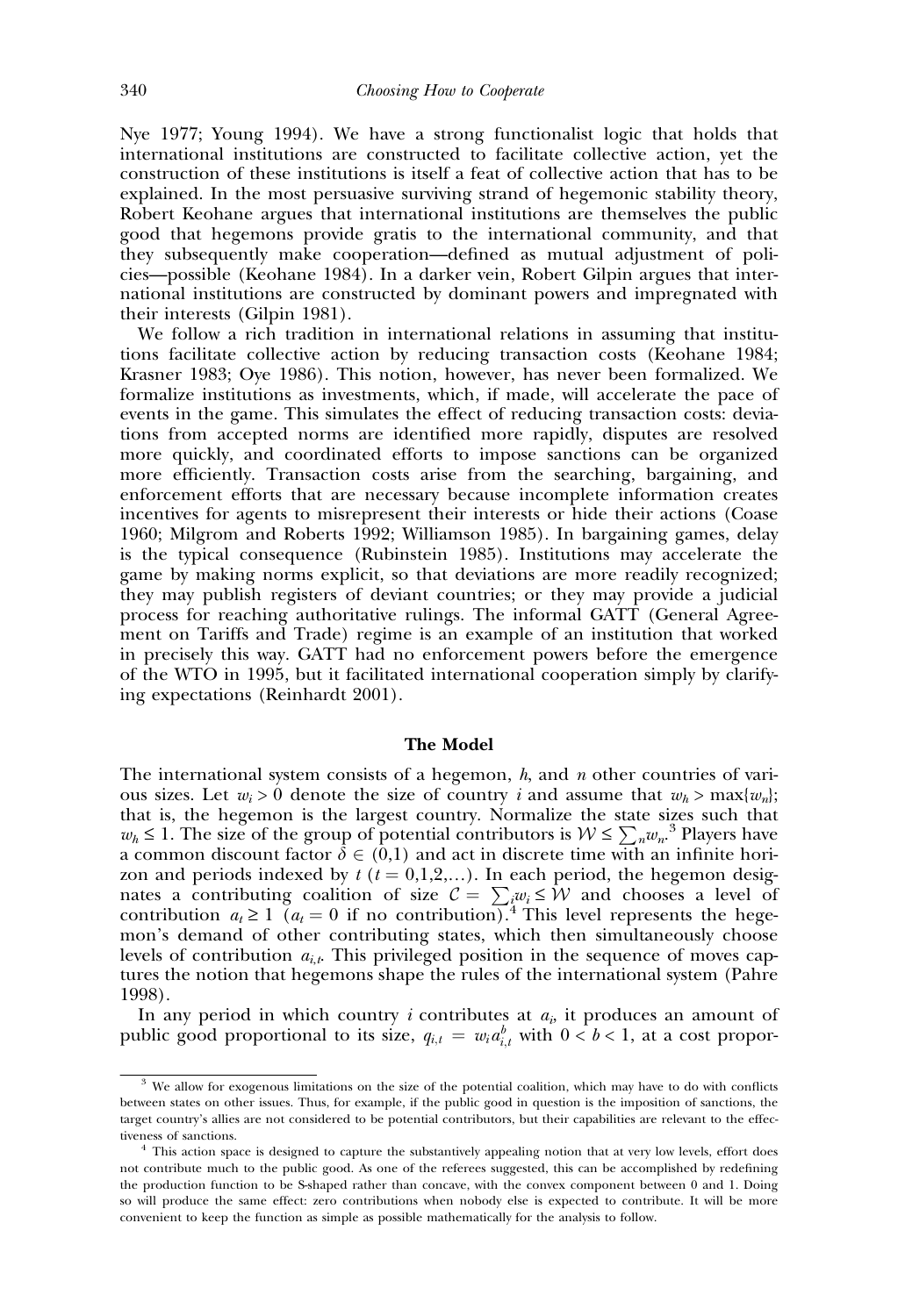tional to the demand,  $a_{i,t}^c$  with  $c > 1$ , where the functional form captures the idea that there are diminishing production returns to higher contributions and increasing costs. The total amount of public good provided in that period is  $Q_t = \sum_{n} q_{n,t} + q_{h,t}$ . Let  $Q_{i} = Q_t - q_{i,t}$  denote the total contribution by countries other than  $i$  in period  $t$ . Country  $i$ 's per-period payoff from contributing is then:

$$
\pi_i(a_{i,t}) = Q_{-i,t} + w_i a_{i,t}^b - a_{i,t}^c
$$

States maximize the discounted stream of their per-period payoffs:<br>  $\sum_{t=0}^{\infty} \delta^t \pi_i(a_{i,t})$ .<sup>5</sup>

We model the contribution to a public good as a non-cooperative, infinitely repeated game of perfect and complete information. Because Nash equilibrium may rely on incredible threats, the solution concept we use is subgame perfect equilibrium. Subgame perfection requires that player strategies are optimal at each point in the game whether or not that point is reached when players follow their equilibrium strategies. In other words, an equilibrium is subgame perfect if the strategies constitute a Nash equilibrium in every subgame.

Before presenting our equilibrium results, it is important to discuss equilibrium selection. The model presented here is infinitely repeated and the Nash equilibrium of the stage game is inefficient; consequently the Folk Theorem applies, and there exist an infinite number of subgame perfect equilibria that are Pareto superior to repeating the stage game Nash strategies. All of these equilibria have something of the same character: some (perhaps all) countries commit to contributing (at a level that may be efficient or inefficient), and if any of them defect they are subject to some punishment strategy. The question for the modeler is which of these equilibria are substantively interesting to study. Indeed, the question of equilibrium selection is just as important as the other key modeling choices, such as designating the actors' utility functions and choice sets. Our approach is to treat an equilibrium as a conjecture about a reasonable way to play the game (Kreps 1990). Thus, we prefer substantively realistic equilibria to unrealistic ones. Whether the restrictions we apply are reasonable depends upon their behavioral implications and what they require in the way of coordination. Do they generate behavior that is consistent with the world that we know? Can we imagine that rational actors might actually converge on playing the game in this particular way?

The most important choice that we make in this respect is that we restrict our attention to strategies that require all of the contributors to make proportional contributions, in a very special sense: Each state in the coalition contributes the same a. This can be interpreted as the amount of effort that states make to contribute to a public good, which is equal, although these efforts yield contributions of different sizes that depend upon each state's capabilities. Proportionality, in this sense, is very similar to what Olson and Zeckhauser (1966) describe as disproportionality, because they focus on the size of contributions rather than the amount of effort required to produce them. In their model, each state contributes at the point where the marginal benefit equals the marginal cost, and this leads larger states to make larger contributions. In our model, since the marginal benefits are identical for all states and only the marginal costs differ, this would be equivalent to requiring all states to exert the same amount of effort.

<sup>5</sup> The results do not depend on choosing this particular functional form. In particular, we can derive the equilibrium constraints for arbitrary production, f, and cost, g, functions if we assume that  $f' > 0$ ,  $f'' < 0$ ,  $g' > 0$ ,  $g'' \ge 0$ , and  $w_h f(a) < g(a)$  for all a. These assumptions mean that (1) production is increasing in demand at a declining rate, (2) costs are increasing in demand at a non-declining rate, (3) unilateral production is costly even for the hegemon. If we also assume that  $f/f' > g/g'$ , then the constraints will be monotonic in a.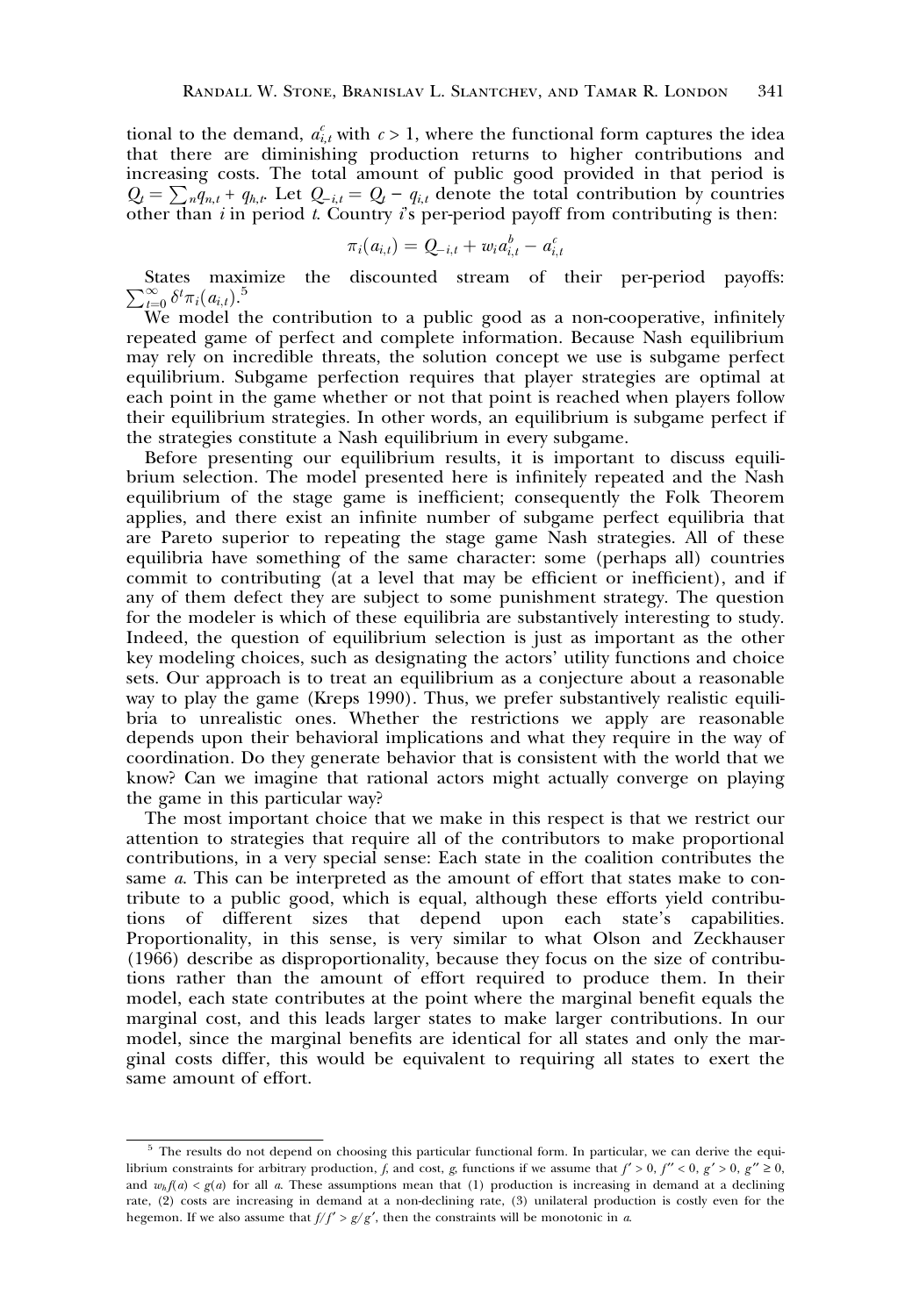We argue that proportionality of effort is consistent with behavioral realism, because it is the almost universal practice of international agreements to set contributions according to general rules rather than country-specific quotas.<sup>6</sup> Proportionality represents an intuitive conjecture about how expectations might converge, because it appeals to a norm of fairness that might form the basis for coordination. In addition, this restriction increases the realism of the model. We conjecture that, in a richer model with incomplete information, states would choose proportional contributions in order to reduce the inefficient bargaining over quotas.<sup>7</sup> Consequently, restricting the equilibrium strategies allows us to incorporate a realistic element into the analysis that would make the model intractable if it were a built-in feature. It is not necessary for our qualitative results that the contributions be strictly proportional, but there must be some limits on the hegemon's ability to adjust the quotas to the circumstances of particular countries.<sup>8</sup> We find strict proportionality attractive because it is simpler than any alternative rule.

## Provision of a Public Good

As specified, the model is very flexible and admits a large variety of equilibria. However, since the environment is static (because state sizes do not change), it makes sense to focus on *stationary* equilibria; that is, equilibria in which the hegemon makes the same demand and the contributing coalition does not change across periods. The substantive idea behind such equilibria is that the hegemon and the contributing coalition form a ''contract'' initially, in effect agreeing on the level of contribution and the identity of contributors. Although in principle it is possible to change these parameters, in practice we should expect that doing so is both costly and detrimental to coordinating expectations around a consistent set of rules.

#### Arbitrary State Size Distributions

Without cooperation, no player conditions its behavior on any other player, so we can take the total amount contributed by players other than  $i$  as a given. This means that each player will rationally maximize the time-invariant stage game payoff:  $\max_{a_i} \pi_i(a_i)$ . Observe now that choosing to contribute implies

<sup>6</sup> Contributions to international organizations such as the United Nations, the International Monetary Fund and the World Bank are based on formulas that roughly correspond to economic size. International trade agreements generally rely on proportional reductions in tariffs or application of across-the-board principles that impose proportional costs. Environmental treaties generally incorporate proportional reductions in emissions, proportional reductions in the size of fishing fleets, or proportional cost sharing. Debt restructuring agreements in the Paris Club and London Club rely upon additional contributions of financing that are proportional to the amount of principal already committed.

<sup>&</sup>lt;sup>7</sup> The Kyoto Protocol is an apparent exception, culminating in an agreement with diverse and apparently arbitrary emissions quotas. Upon closer examination, however, it fits our argument in two respects. First, the bargaining about the quotas took place through a meta-discussion about general rules: special exceptions were made to using 1990 as the reference year for  $CO_2$  reductions for post-Communist countries, special credits were given for countries with extensive ''carbon sinks'' (i.e., forests and grazing land), etc. Second, the Kyoto Protocol is a case in point for our claim that bargaining over quotas is inefficient (McLean and Stone 2005).

<sup>8</sup> This is not an innocent assumption, however: we impose this restriction because our substantive interest is to explain variation in the breadth of participation. There exist equilibria of this game in which the hegemon would receive a higher payoff by assessing country-specific contributions, and an optimal equilibrium with country-specific quotas would assure universal participation. We find these equilibria unrealistic because they involve universal participation, and substantively uninteresting because they do not shed any light on the variations in participation that we observe. Gilligan (2004) argues that uniform policies are required to generate a depth-versus-breadth trade-off. The proportional contributions that we use can be interpreted as uniform policies (i.e., 10% across-the-board emissions reductions, or banning the production of CFCs), but they can also be given a more general interpretation as proportional contributions. In any case, in our more general model, even strict proportionality is not necessary for the result.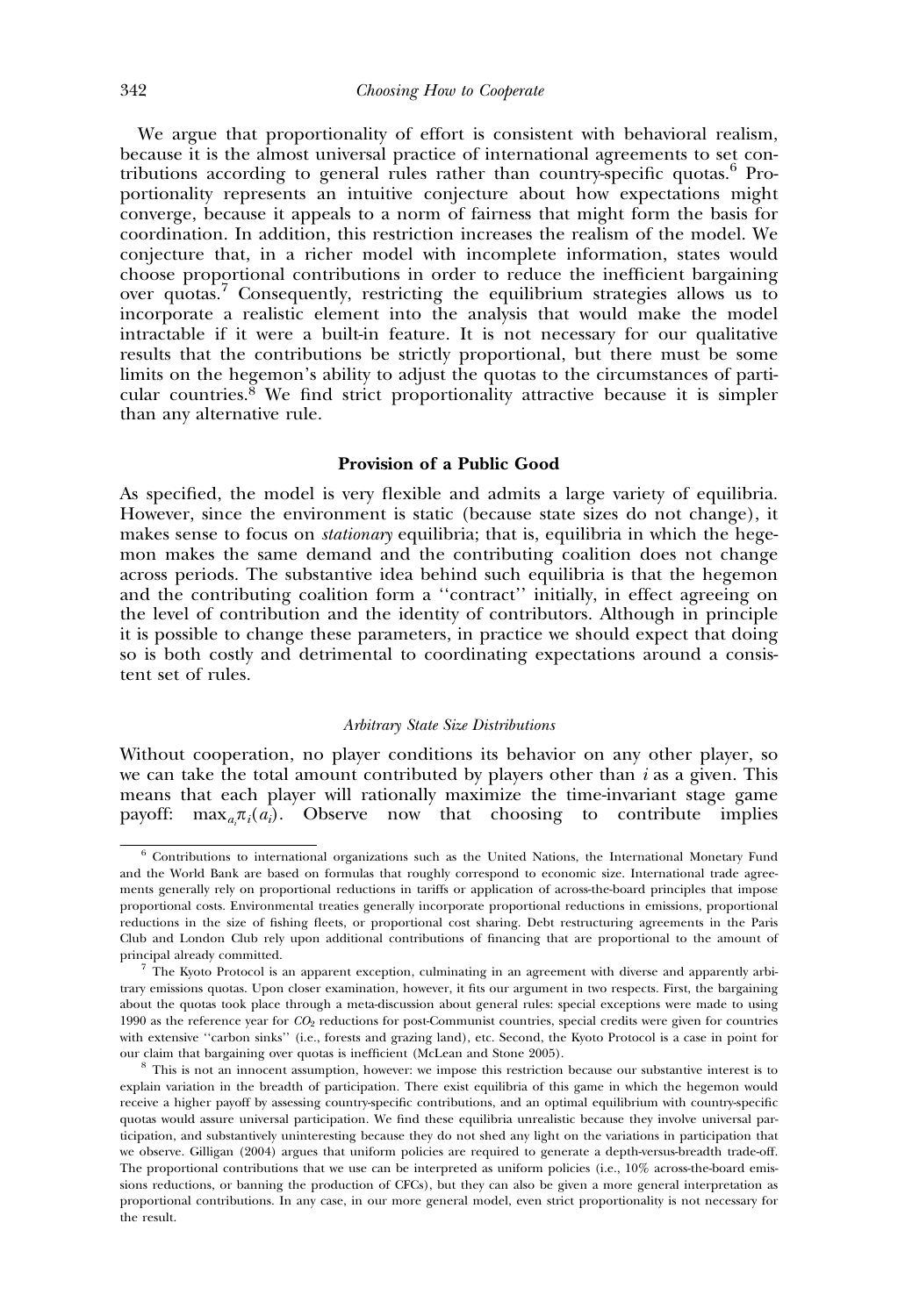$a_i \geq 1 \Rightarrow a_i^b \leq a_i^c$ , and since  $w_i < w_h \leq 1$ , this means that  $w_i a_i^b - a_i^c < 0$  for any  $a \geq 1$ . This means that contributing unconditionally even at the best possible level is worse than not contributing at all. Hence, the unconditional optimum for each state is to contribute nothing. This constitutes a Nash equilibrium of the repeated public-goods provision game as well.

Let  $C \leq W$  denote the size of the cooperating coalition that consists of states that contribute to the public good at the level demanded by the hegemon. We now look for a stationary equilibrium where the hegemon designates a coalition of size  $\mathcal C$  and demands a contribution a from each member. The first regime we examine is where the hegemon collaborates with other states to provide a pure public good. A public good has the characteristics that it is non-rival and nonexcludable. In other words, one country's benefit from the good does not decrease another's, and it is not possible to exclude any country from enjoying it. Under this regime, the only way to punish a defector is by halting production of the good entirely. We define two phases of the game, a cooperative phase and a punishment phase, and define strategies in terms of these phases. Consider the following strategies:

- Hegemon: pick the level of contribution  $a$ , designate the contributing coalition  $\mathcal{C}$ , and begin the cooperative phase. In the cooperative phase, demand  $a$ ; if any member of the coalition contributes less than  $a$ , switch to the punishment phase in the next period. In the punishment phase, demand 0 for  $T \ge 1$  periods, then return to the cooperative phase.
- Members of the coalition: in a cooperative phase contribute *a*, and in the punishment phase contribute nothing.
- Both hegemon and members: If the hegemon ever chooses  $\hat{a} \notin \{0, a\}$ or ever readmits a deviating member to the coalition without punishing it for T periods, revert to the unconditional Nash equilibrium forever.
- Non-members: contribute nothing.

Note first that the strategy for non-members is optimal: not contributing is Nash and no other players condition their behavior on what non-members do. All non-members free-ride on the public-good provision by the coalition.

Turning now to the members' strategy, note that although each state can choose different levels of contribution, in equilibrium they either contribute  $a$ or nothing. This is because contributing is costly, so one would never contribute more than the minimum required, and since the hegemon punishes contributions smaller than  $a$  as defections, a state will never defect by making a positive contribution. Given a demand a, a coalition of size C will provide  $Q = (C + w_h)a^b$ of the public good, so  $\pi_i(a) = Q - a^c$ .

We now examine the condition that would induce members to contribute. Failing to contribute at least  $a$  results in  $T$  periods of punishment with zero contributions by coalition members. The best possible deviation is to contribute nothing, so coalition member  $i$  would prefer to contribute if, and only if,

$$
\frac{Q-a^c}{1-\delta}\geq Q-w_ia^b+\frac{\delta^{T+1}(Q-a^c)}{1-\delta}.
$$

After simplifying and rearranging terms, this yields the marginal contributor's constraint:

$$
w_i \geq \left(\frac{1}{1-\delta}\right) \left[ \left(1-\delta^{T+1}\right) a^{c-b} - \left(\delta - \delta^{T+1}\right) \left(\mathcal{C} + w_h\right) \right] \equiv \mathrm{MC}(a,\mathcal{C}). \tag{MC}
$$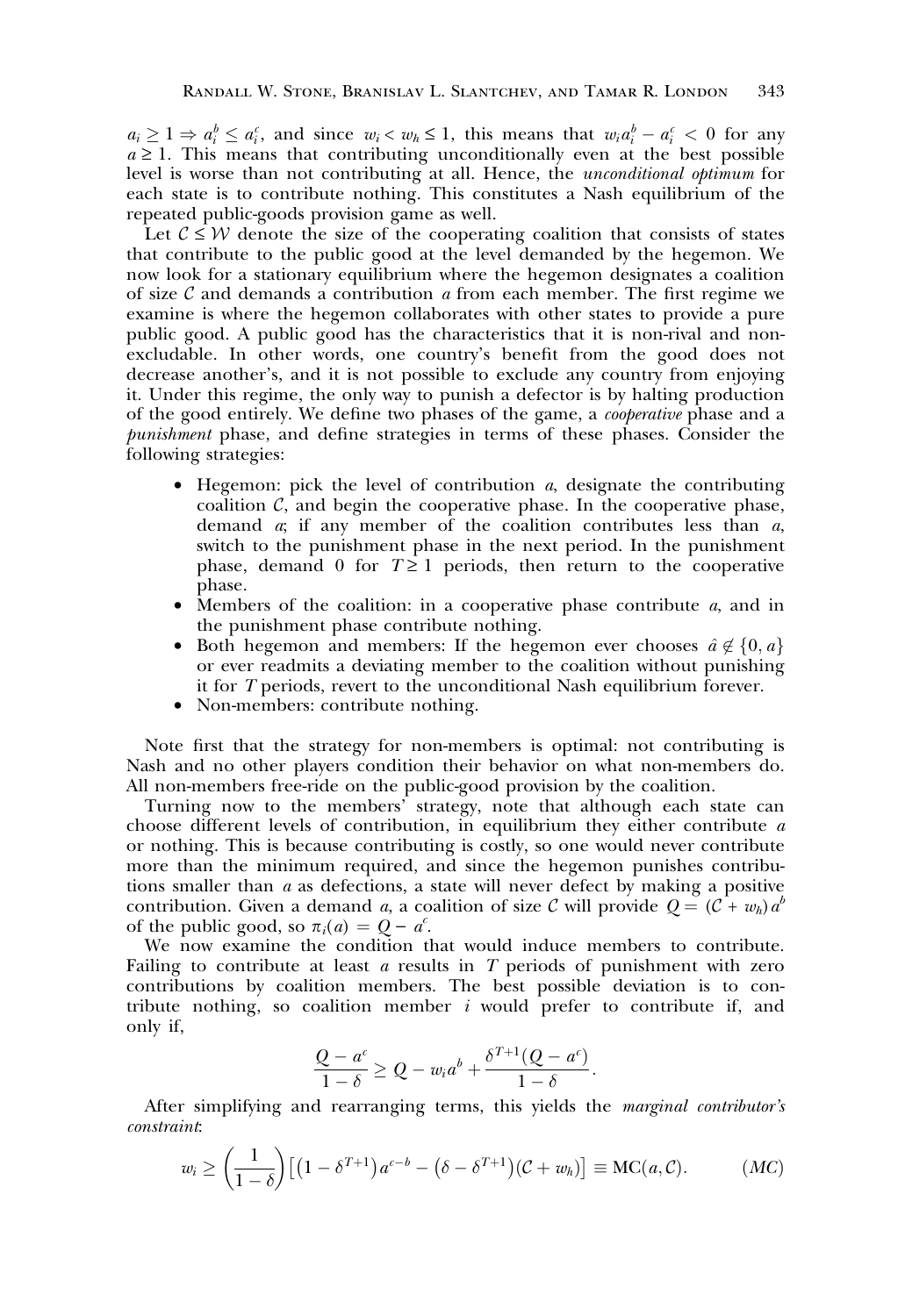That is, a state must be at least as large as  $MC(a, C)$  to contribute to the public good if designated a member of the coalition. Observe now that

$$
\frac{\partial \mathrm{MC}(a,\mathcal{C})}{\partial a} = \frac{(1 - \delta^{T+1})(c - b)a^{c-b-1}}{1 - \delta} > 0.
$$

That is, the more the hegemon demands, the higher the size of the marginal contributor has to be. This leads to our first important result, which is that there is a general trade-off between the breadth and depth of cooperation. The marginal contributor decides whether to participate in the coalition by comparing the benefits it gets from contributing with the benefits it gets from free riding for one period, and then being punished.

The trade-off exists in our model because the benefit from contributing depends upon the size of the contribution the country is able to make for a given level of effort, but the benefit of free riding does not. If its own contribution makes very little difference to its utility, the cost of contributing looms large in its calculations, and it does better by defecting. Conversely, since the benefits of contributing increase with size and the benefits of free riding do not, larger states break even by contributing at higher levels of contributions than smaller states. For any given level of contribution required to participate in the coalition, therefore, countries rank themselves according to size, and every country above a certain size participates, while all below that size defect. Because marginal costs rise faster than marginal benefits as the size of the required contribution increases, the minimum size of the marginal contributor increases along with the size of the contribution demanded.

We now turn to the punishment strategy. Because everyone is expected to contribute nothing while punishment lasts, no country has an incentive to contribute anything unilaterally. Furthermore, if the hegemon ever demands some  $a \notin \{0, a\}$  or attempts to readmit a deviating member without punishment, then any country  $i$  expects the coalition to fall apart because nobody else will contribute, so it has an incentive to stop contributing as well. Only the hegemon may potentially have a profitable alternative strategy: instead of demanding no contributions (and starting a punishment phase), it can continue to demand  $a$  but exclude the deviating contributor from the coalition forever. Given the strategy of the contributors, this will not trigger the breakup of the remaining coalition unless the hegemon readmits the deviating member without punishment.<sup>9</sup> Clearly, there is no incentive to delay punishment, so the hegemon will not deviate by excepting the defector from the coalition until some time  $t'$  and then punishing it for T periods to restore cooperation. This is because in all periods prior to  $t'$  the contributing group will be getting strictly worse payoffs than under full cooperation that punishment would restore. This means that the hegemon is better off imposing the punishment sooner rather than later. Hence, the only potentially profitable deviation is for the hegemon to exclude the deviating member forever and continue demanding a. In other words, the hegemon must be willing to halt production when faced with free-riding. The threat to do

<sup>9</sup> We have in mind a type of ''renegotiation'' in which a violation of the implicit agreement is ignored but since the rules require costly punishment, the other members can avoid having to suffer if they simply exclude the offender thereby obviating the need to punish. This is a more demanding requirement than the usual trigger strategy which dissolves cooperation upon deviation. Substantively, it is also more appealing to require that institutions should be immune to some attempt to manipulate them. On the other hand, they should not be infinitely flexible: if the hegemon tries to undermine the rules twice (once by excluding a deviating member and again by trying to readmit it without punishment), the trigger strategies come into play and the institution is dissolved. Arguably, an institution that can be manipulated with such impunity is not worth its name. Although in some sense our solution will be immune to the aforementioned renegotiation, it is not fully renegotiation proof. We are not sure that requiring full renegotiation-proofness is substantively plausible as we do not believe that institutions can always be adjusted to survive all changes in the environment in which they arose.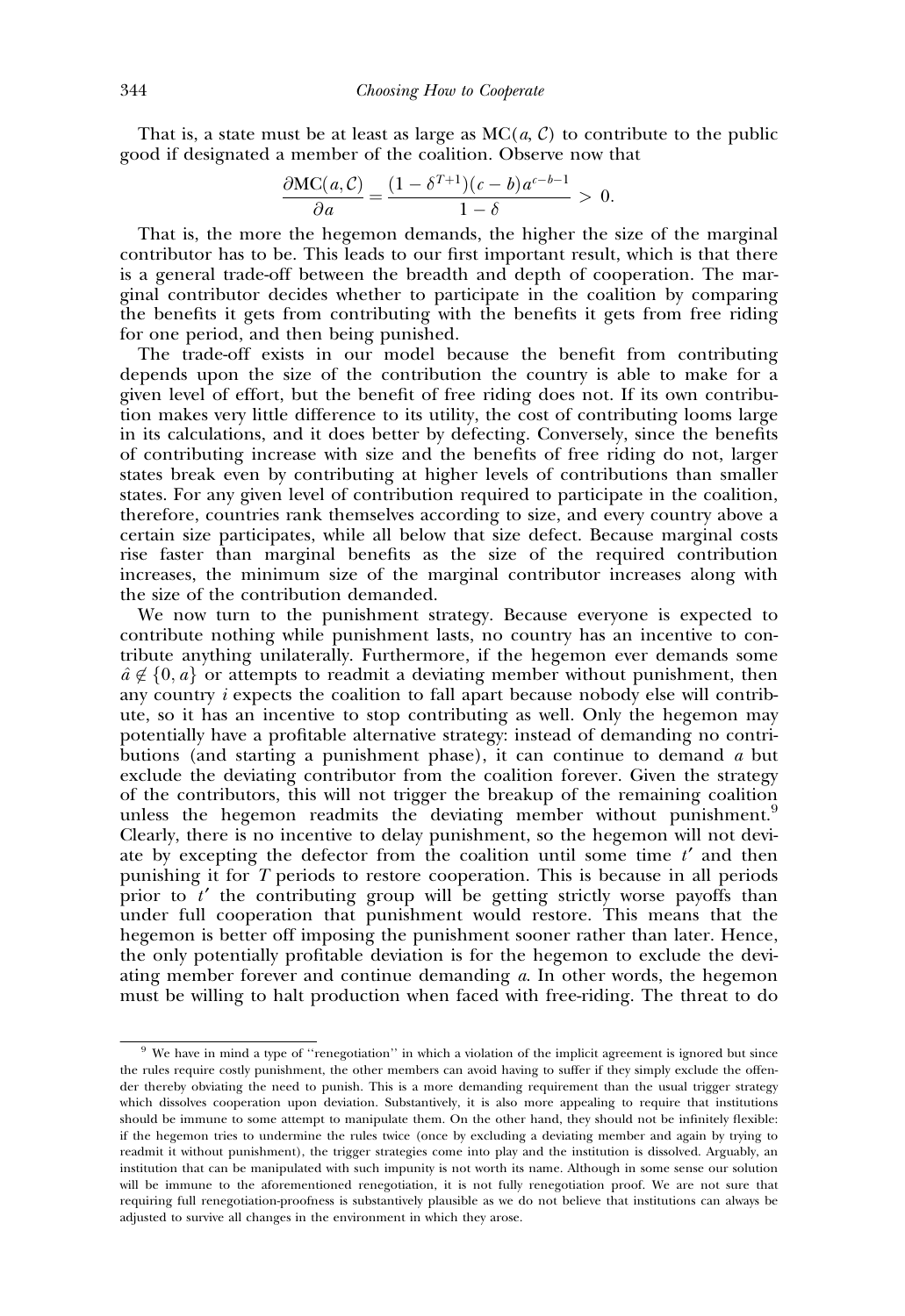so is credible only if it prefers to punish the deviating contributor for T periods instead of continuing production and allowing it to drop out of the coalition. Observe that if this threat is not credible for some member of the coalition, then this member will drop out and free ride on the efforts of others because it knows that production will continue. Since production must continue when the hegemon excludes the deviating member, the following condition must hold for any member k when some other member i drops out:

$$
\delta^T \pi_k(a) \geq \pi_k(a) - w_i a^b,
$$

which is satisfied if, and only if,  $w_i \ge (1 - \delta^T)(C + w_h - a^{c-b})$ . This means that if the hegemon can credibly threaten to punish the deviations of the marginal contributor, then it can credibly threaten all other members of the coalition. This yields the hegemon's credibility constraint:

$$
w_i \ge (1 - \delta^T) (\mathcal{C} + w_h - a^{c-b}) \equiv \text{CR}(a, \mathcal{C}). \tag{CR}
$$

Observe that  $\frac{\partial CR(a, C)}{\partial a} = -(c - b)(1 - \delta^T)a^{c-b-1} < 0$ . That is, the more the hegemon demands, the smaller the size of the smallest state it can credibly threaten with punishment. In other words, the higher the demand, the easier it is to maintain the coalition. We now look for conditions that will establish the existence of a subgame-perfect equilibrium (SPE) in the strategies specified in this section.

Let w be some existing state size. Define  $C = \sum_i w_i$ , where  $w_i \geq w_i$ , is the size of the coalition consisting of all states at least as large as w. Let  $\overline{S}$  denote the set of all such coalitions. For any such coalition  $C \in S$ ,  $w(\overline{C})$  denotes its smallest member. A demand-coalition pair,  $(a, C)$ , is a *profile*. A profile is *feasible* if  $w(C) \geq MC(a, C)$ , that is, if all members of the coalition satisfy the contributor's constraint at the level demanded. A feasible profile that also satisfies the credibility constraint at that level, that is,  $w(C) \geq CR(a, C)$ , is *admissible*. The hegemon chooses among the admissible profiles the one that maximizes its payoff. Let  $A$  denote the set of admissible profiles. The following lemma shows the conditions under which  $A$  is non-empty (all proofs are in Appendix A).

**Lemma 1:** For any  $C \in S$ , define the minimum required contributor size as:

$$
\tilde{w}(\mathcal{C}) = \begin{cases} (1 - \delta)X(\mathcal{C}) & \text{if } X(\mathcal{C}) \ge 1\\ \text{MC}(1, \mathcal{C}) & \text{otherwise,} \end{cases}
$$

where  $X(\mathcal{C}) = (1 - \delta^T)(\mathcal{C} + w_h)/(2 - \delta - \delta^T)$ . The set of admissible profiles, A, is nonempty if, and only if,  $\underline{w}(\mathcal{C}) \geq \underline{\tilde{w}}(\mathcal{C})$  for some  $\mathcal{C} \in S$ .

An important consequence of Lemma 1 is that if there exists some coalition such that  $C + w_h > (T + 1)/T$ , then there always exist admissible coalitions for high enough  $\delta$ . To see this, note that  $\lim_{\delta \to 1} X(\mathcal{C}) = T(\mathcal{C} + w_h)/(T + 1)$ , and so  $C + w_h > (T + 1)/T$  means that for high enough  $\delta$ , the two constraints will intersect. But then  $\lim_{\delta \to 1} \tilde{w}(\mathcal{C}) = 0$ , and so any such coalition will be admissible. We are now ready to state our first result formally.

**Proposition 1:** Suppose  $A \neq \emptyset$  and let  $(a^*, C^*) = \text{argmax}{\pi_h(a, C): (a, C) \in \mathcal{A}}$  be the admissible profile that maximizes the hegemon's payoff. The contribution game has a stationary SPE in which the hegemon chooses  $(a^*, C^*)$  and the players use the strategies specified in this section.

It is worth working through an example that shows how Lemma 1 determines whether  $A \neq \emptyset$  and how Proposition 1 establishes the SPE solution to the contribution game.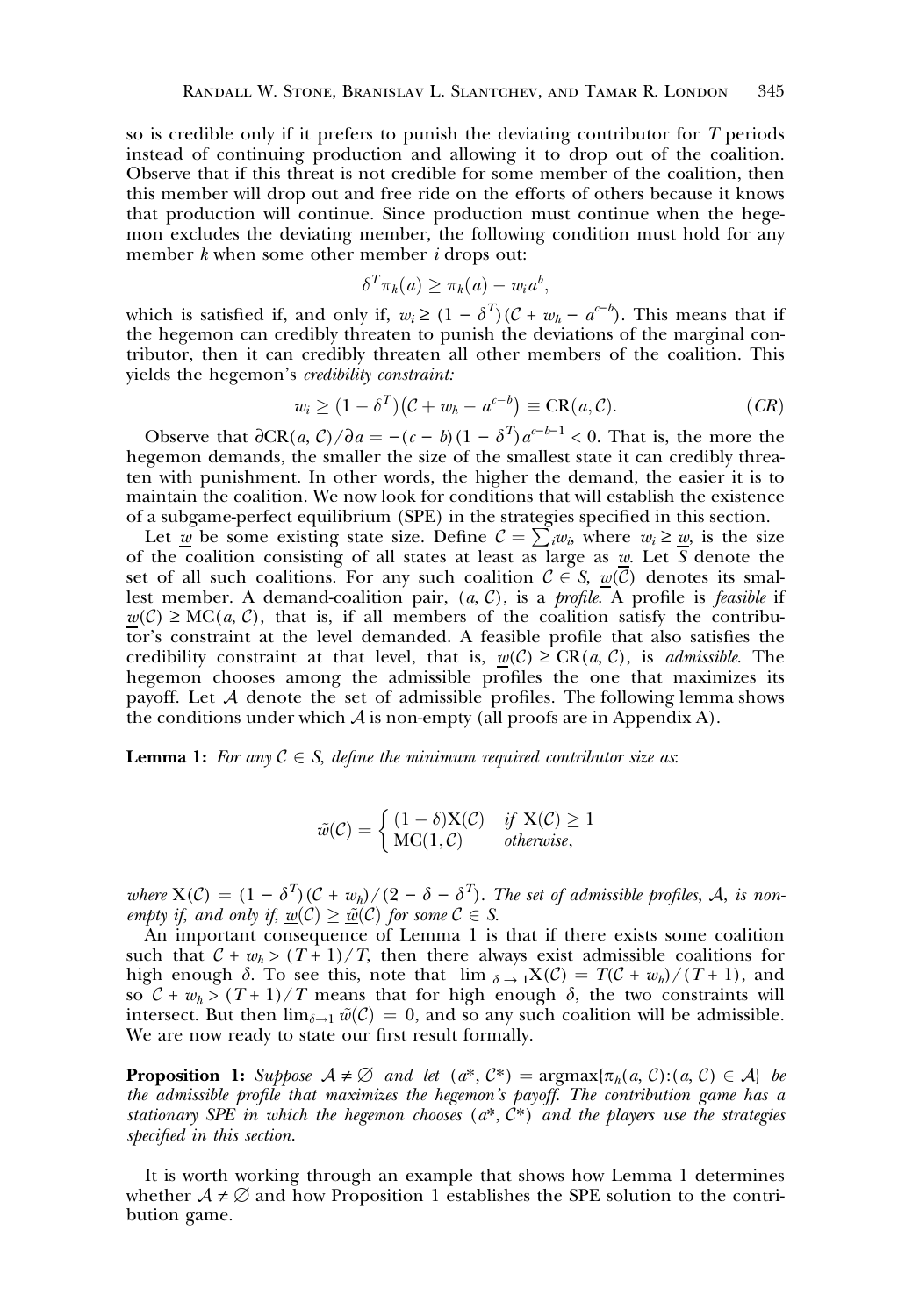**Example 1:** Parameters:  $b = 0.80$ ,  $c = 1.05$ ,  $T = 2$ ,  $\delta = 0.99$ , and  $w_h = 0.86$ . We shall examine three state systems, each with  $W = 2.04$  and consisting of five states in addition to the hegemon. Let  $a^*(\mathcal{C})$  denote the demand that maximizes  $\pi_h$  for the admissible profile  $(a^*, \mathcal{C}) \in \mathcal{A}$ . Table 1 shows all possible coalitions that consist of all states larger than the smallest member. The third column shows  $\tilde{w}(\mathcal{C})$  using the definition from Lemma 1. This establishes the minimum required contributor size for a coalition to be admissible. The highlighted row is the SPE solution for a particular distribution.

In this example, we hold the size of the world constant and vary the distribution of state sizes. Because both constraints are harder to satisfy for the smaller potential contributors, we concentrate on variations among small and mediumsized states. The purpose is to demonstrate how feasible and admissible coalitions vary in the distribution of state sizes and how the constraints limit what the hegemon can demand from the optimal coalition. Even this simple example shows why it is impossible to make general statements about the dynamics of the SPE solution. We have selected three possible state size distributions, each with the same  $W$ . The first case exhibits the broader-deeper trade-off persistently: to maintain the larger coalition, the hegemon must decrease its demand. The second case exhibits the trade-off only intermittently: increasing the coalition size from, say 0.85 to 1.60 involves a corresponding jump in optimal demand from 2.88 to 12.34, while increasing the coalition size from 2.02 to 2.04 involves a decline in optimal demand from 14.98 to 13.89. Finally, the third case does not exhibit the trade-off anywhere: increasing the coalition size always involves a corresponding increase in the optimal demand. (Note also that it is not necessarily true that the hegemon will always choose the widest possible coalition.)

### Monte Carlo Simulations

If we examine the distribution of states in Table 1, it is readily noted that the trade-off ''kicks in'' whenever the hegemon wants to include a relatively small marginal contributor in the coalition—it is these states that are most difficult to keep in cooperative mode. Correspondingly, our focus would be on simulating

| <i>Smallest</i><br>Member,<br>$\underline{w}(\mathcal{C})$ | Coalition<br>Size, $C$ | Minimum<br>Contributor<br>Size, $\tilde{w}(\mathcal{C})$ | Optimal<br>Demand,<br>$a^*(\mathcal{C})$ | $MC(a^*)$ | $CR(a^*)$ | Hegemon<br>Payoff,<br>$\pi_h(a^*)$ | Total<br>Quantity,<br>$Q(a^*)$ |
|------------------------------------------------------------|------------------------|----------------------------------------------------------|------------------------------------------|-----------|-----------|------------------------------------|--------------------------------|
|                                                            |                        |                                                          | World: 0.02, 0.07, 0.25, 0.85, 0.85      |           |           |                                    |                                |
| 0.02                                                       | 2.04                   | 0.0193                                                   | 13.89                                    | 0.02      | 0.0193    | 7.955                              | 23.79                          |
| 0.07                                                       | 2.02                   | 0.0192                                                   | 13.99                                    | 0.07      | 0.0188    | 7.808                              | 23.77                          |
| 0.25                                                       | 1.95                   | 0.0187                                                   | 14.40                                    | 0.25      | 0.0172    | 7.281                              | 23.74                          |
| 0.85                                                       | 1.70                   | 0.0170                                                   | 14.47                                    | 0.75      | 0.0121    | 5.169                              | 21.71                          |
|                                                            |                        |                                                          | World: 0.02, 0.17, 0.25, 0.75, 0.85      |           |           |                                    |                                |
| 0.02                                                       | 2.04                   | 0.0193                                                   | 13.89                                    | 0.02      | 0.0193    | 7.955                              | 23.79                          |
| 0.17                                                       | 2.02                   | 0.0192                                                   | 14.98                                    | 0.17      | 0.0182    | 7.958                              | 25.12                          |
| 0.25                                                       | 1.85                   | 0.0180                                                   | 12.53                                    | 0.25      | 0.0165    | 6.263                              | 20.49                          |
| 0.75                                                       | 1.60                   | 0.0164                                                   | 12.34                                    | 0.72      | 0.0117    | 4.373                              | 18.37                          |
| 0.85                                                       | 0.85                   | 0.0114                                                   | 2.88                                     | 0.50      | 0.0081    | 0.949                              | 3.99                           |
|                                                            |                        |                                                          | World: 0.12, 0.17, 0.25, 0.75, 0.75      |           |           |                                    |                                |
| 0.12                                                       | 2.04                   | 0.0193                                                   | 14.88                                    | 0.12      | 0.0186    | 8.116                              | 25.15                          |
| 0.17                                                       | 1.92                   | 0.0185                                                   | 13.07                                    | 0.17      | 0.0175    | 6.867                              | 21.73                          |
| 0.25                                                       | 1.75                   | 0.0174                                                   | 10.87                                    | 0.25      | 0.0158    | 5.356                              | 17.59                          |
| 0.75                                                       | 1.50                   | 0.0157                                                   | 10.45                                    | 0.69      | 0.0112    | 3.673                              | 15.43                          |

TABLE 1. Admissible Demand-Coalitions for Three Distributions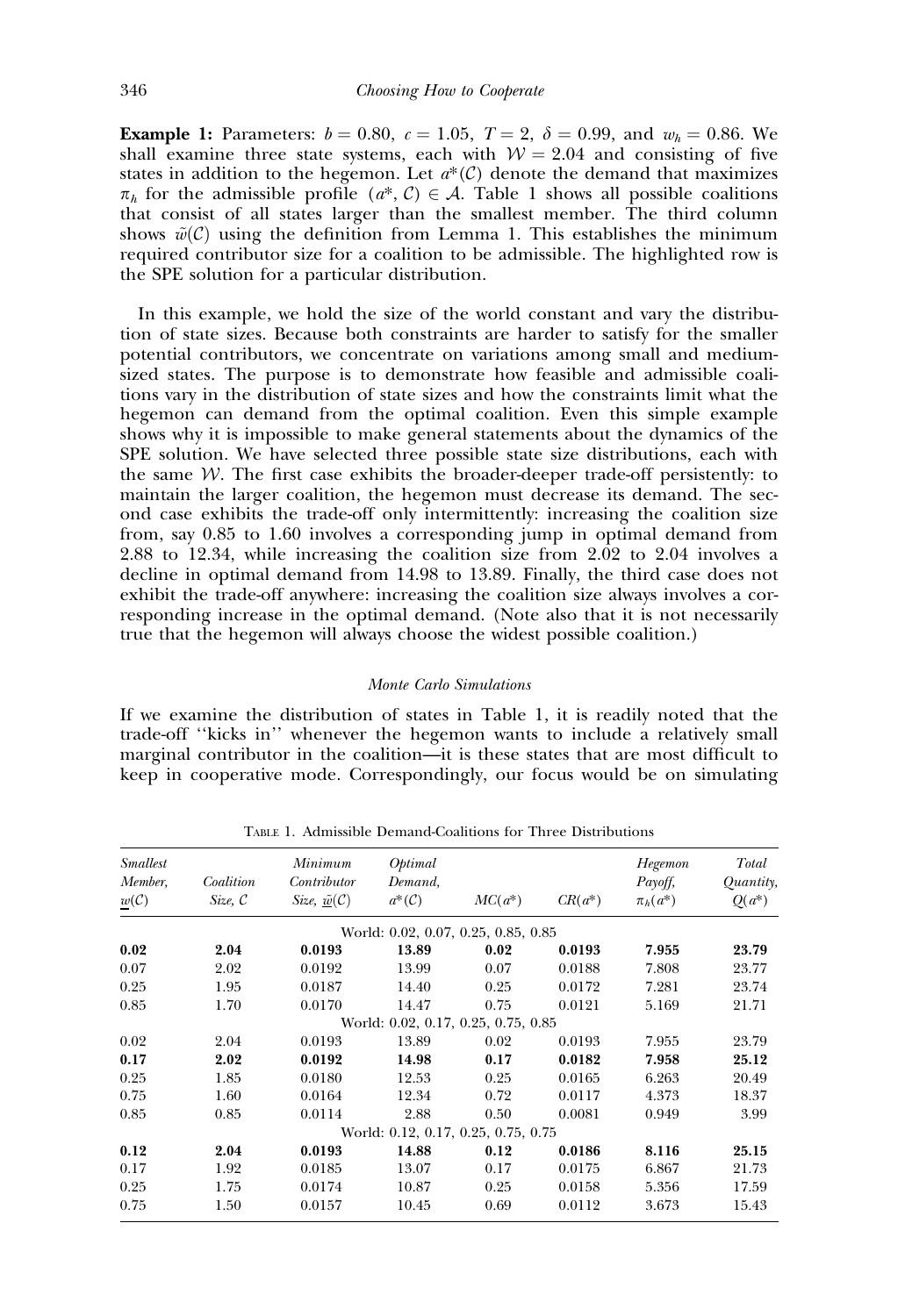various distributions in which small states either dominate or are about as frequent as others.

The beta distribution, with its flexible  $(\alpha, \beta)$  parameters, allows us to simulate international systems with various degrees of small state presence. By keeping  $\alpha = 1$ , we can obtain distributions ranging from the the uniform ( $\beta = 1$ ), where all state sizes occur with equal frequency, to the fragmented  $(\beta = 3)$ , where there are many small states and very few large ones. We shall take  $M = 25$  values of  $\beta$  evenly distributed between 3 and 1, which gives us M state system types.

Because we wish to isolate the effect of increasing the size of the hegemon from overall wealth, we will keep  $W$  constant throughout, just as we did in Example 1. This now means that if we keep the number of states per system constant as well, the variation in sizes between simulations will be too small (because the same number of sizes have to sum up to a constant). To overcome this problem, we model fragmented systems with  $N = 18$  states and steadily decrease that number as systems become more consolidated until we reach  $N = 10$  for uniform systems.<sup>10</sup>

For each system type, we randomly draw  $K = 2,000$  state systems, and for each of these, we compute the SPE ( $a^*, C^*$ ) for  $L = 50$  hegemon sizes that vary between 0.65 and 1. Since we have fixed the wealth of potential contributors at  $W = 2$ , this means that the hegemon's size is between a third and a half of it. This gives us K estimates per hegemon size that we can use to compute the corresponding mean optimal demand-coalition and confidence intervals. To avoid cluttering the figures, we plot the means only—the other quantities can be easily computed with the replication package.

Figure 1 shows the SPE demand-coalition results for highly fragmented systems in which small states predominate to relatively consolidated systems in which fewer larger states are evenly distributed. The parameters are  $b = 0.90, c = 1.15$ ,  $T = 5$ , and  $\delta = 0.85$ . The most important conclusion from these simulations is that overall, as the hegemon grows, the depth of the contribution (amount demanded by the hegemon) increases, but the breadth of cooperation (size of contributing coalition) decreases because the size of the marginal contributor increases. That is, larger hegemons demand more but control smaller coalitions.

Observe now that in highly fragmented systems, the optimal demand is much smaller than the corresponding demand in consolidated systems of same wealth (this is easily seen in Example 1 by comparing  $a^* = 13.89$  for the first, most fragmented system, with  $a^* = 14.88$  for the third, the most consolidated one). The reason is that in the fragmented systems, the hegemon must keep small marginal contributors in the coalition, which means that it cannot demand too much. This is no longer a problem where all contributors are roughly similar in size and there are few of them (which means they are larger as well), and so the hegemon can demand much more in consolidated systems.

This effect is present regardless of the size of the hegemon, although, it does weaken as the hegemon grows: the ratio of  $a^*$  in a fragmented to a consolidated system is approximately 1:2.80 for a small hegemon and 1:2.59 for a large hegemon. In other words, the ''penalty'' the hegemon must pay for living in a fragmented world is lower if the hegemon is larger. In absolute terms, the escalation of demands by larger hegemons can be quite dramatic: from 5.04 to 7.40 in consolidated systems and 1.80 to 2.86 in fragmented ones. However, even though the increase is more substantial in the former in absolute terms, it is more pronounced in the latter in relative terms. The ratio of  $a^*$  by a small to a large hegemon is 1:1.47 when the system is consolidated, and 1:1.59 when the system is fragmented. That is, as a percent of the small hegemon's demand, the larger hegemon's demand is higher in fragmented systems.

<sup>10</sup> Technical details can be found in the replication package.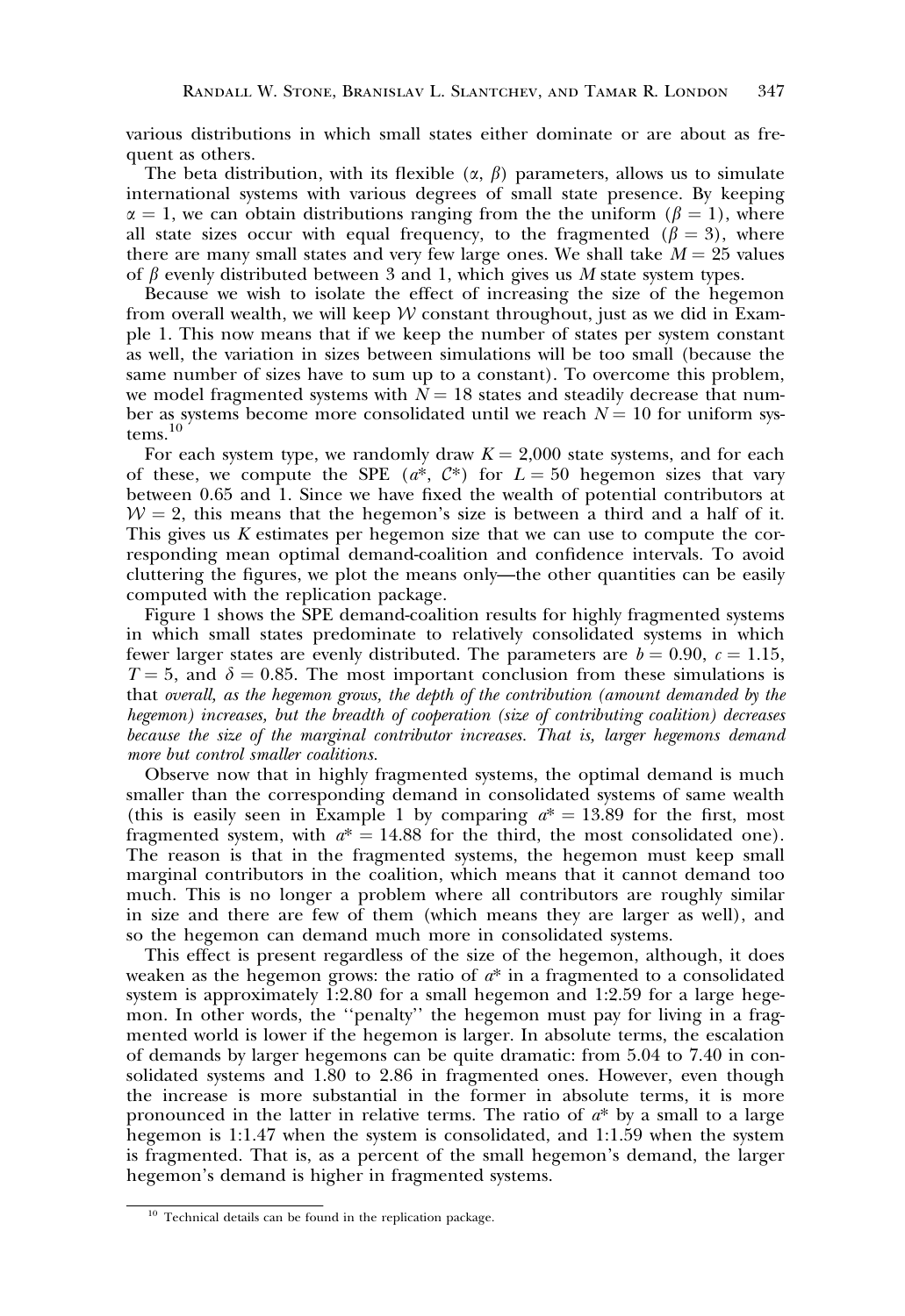

(b) Optimal Coalition.

FIG. 1. Simulation Results for Optimal Demand and Coalition Size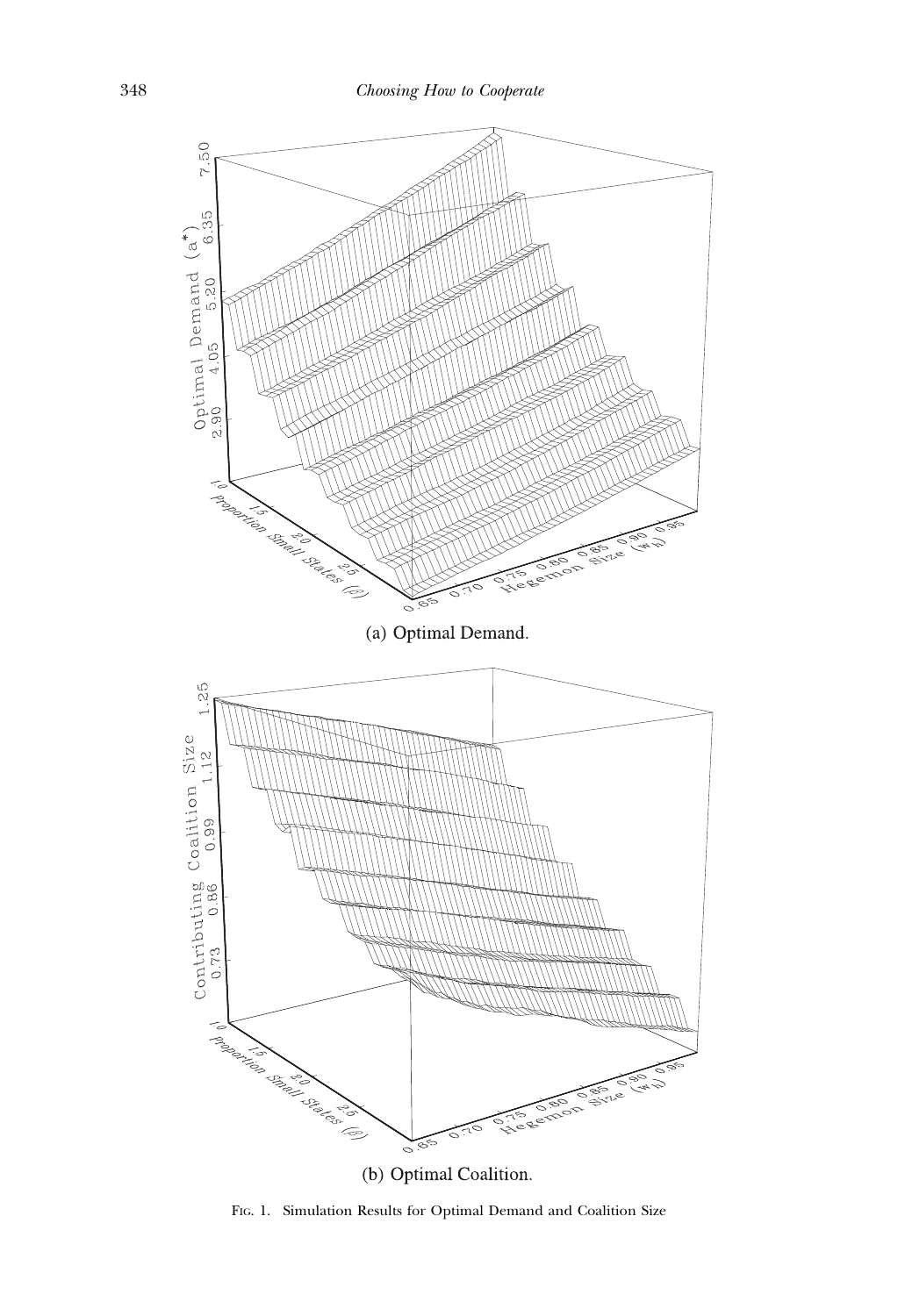This now implies that although the size of the hegemon dramatically affects both optimal demand and coalition choice, it is relatively more important in fragmented systems: that is, larger hegemons escalate their demands more substantially when they face many small contributors and the decline in coalition size will be more pronounced. Note, for example, that the coalition size drops from 0.88 to 0.64 in fragmented systems (a ratio of 1.37:1), and from 1.25 to 1.09 in consolidated ones (a ratio of 1.15:1). It is worth noting, however, that as a percentage of potential contributors' total wealth, the cooperating coalition is significantly larger in consolidated systems (between 54% and 62%) than in fragmented ones (32% and 44%). The fact that the hegemon does not have to accommodate very small marginal contributors in consolidated systems enables it to extract more from fewer states that account for a larger share of world wealth.

The general conclusion is that as the hegemon's size increases, the level of contribution increases as well, but the size of the contributing group decreases. The exact relationship between size and optimal contribution is nonlinear and depends on the distribution of potential contributor sizes.

#### Analytical Results

The simulations demonstrate why a general analytical result that holds for arbitrary distributions of state sizes is impossible. However, we are interested in investigating comparative statics that require analytical derivations. To this end, we introduce a simplifying assumption that captures the dimension of variation in the elasticity of coalitions while preserving tractability:

# **Assumption 1:** Let  $C = W - \epsilon w$ , where  $0 < \epsilon < \bar{\epsilon} = (1 - \delta)/[\delta(1 - \delta^T)].$

In this specification,  $\epsilon$  measures how strongly C responds to changes in w. This is the simplest functional form that captures the fact that C decreases as  $\omega$ increases, and it has the mathematical virtue that  $\mathcal C$  is a continuous function of w. The ceiling on  $\epsilon$  is necessary to ensure that the marginal contributor constraint derived under this assumption behaves analogously to the general form in (MC). The hegemon's choice can now be expressed as  $(a, w)$ , which is equivalent to the demand-coalition pair  $(a, W - \epsilon w)$ .

In equilibrium,  $\omega$  must satisfy both (MC) and (CR). Rewriting the constraints under Assumption 1 yields:

$$
\underline{w} \geq \frac{(1 - \delta^{T+1})a^{c-b} - (\delta - \delta^{T+1})(\mathcal{W} + w_h)}{1 - \delta[1 + \epsilon(1 - \delta^{T})]} \equiv \mathrm{MC}_1(a),
$$

where we used  $\epsilon < \bar{\epsilon}$ , and:

$$
\underline{w} \ge \frac{(1 - \delta^T)(\mathcal{W} + w_h - a^{c-b})}{1 + \epsilon(1 - \delta^T)} \equiv \text{CR}_1(a).
$$

We use the subscript on  $MC_1(\cdot)$  and  $CR_1(\cdot)$  to denote the idea that these constraints are specific to the functional form implied by Assumption 1. Observe now that this functional form has preserved the properties of the constraints from the original specification:  $MC_1(a)$  is strictly increasing in a while  $CR_1(a)$  is strictly decreasing. $^{11}$ 

<sup>&</sup>lt;sup>11</sup> This is where the ceiling on  $\epsilon$  comes into play: if  $\epsilon$  is too large, then the denominator of MC<sub>1</sub> (a) will be negative, and so  $MC_1(a)$  will *decrease* in a, contradicting the property of the original specification.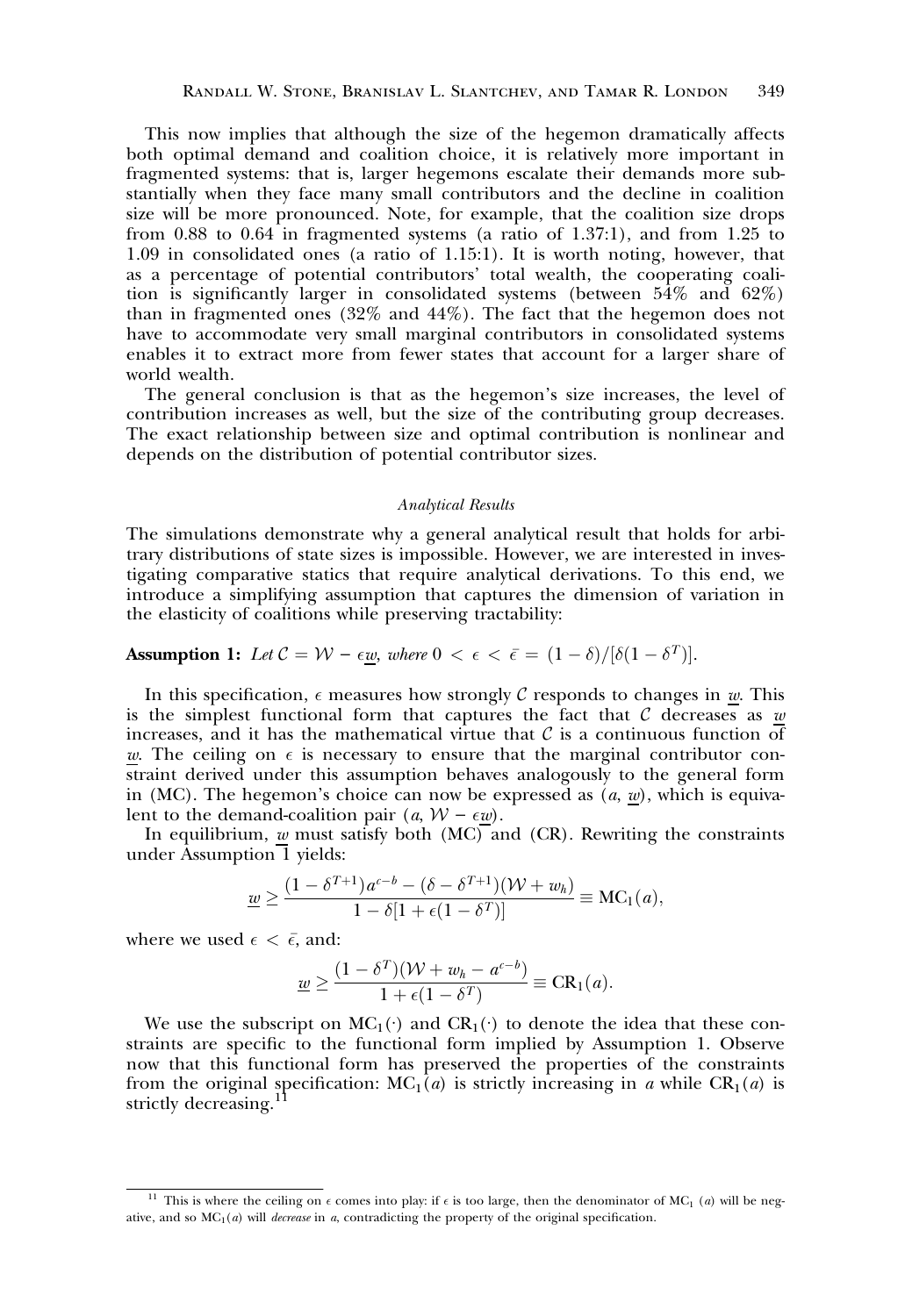

FIG. 2. Both Constraints Binding at the Solution

**Proposition 2:** The restricted version of the game has a stationary SPE in which the players use the trigger strategies and the hegemon chooses  $(a^*, \underline{w}^*)$  such that  $\underline{w}^* =$  $MC_1(a^*)$  if c/b is sufficiently small,  $w^* = CR_1(a^*)$  if c/b is sufficiently large, and  $\underline{w}^* = \text{MC}_1(a^*) = \text{CR}_1(a^*)$  if c/b is between the two extremes. Both equilibrium demand and smallest contributor size are strictly increasing in the size of the hegemon.

If the hegemon were not bound by the constraints, it would maximize  $\pi_h(a,w)$ to obtain  $\tilde{a}^{\epsilon-b}(\underline{w}) = b(\mathcal{W}-\epsilon \underline{w}+w_h)/c$ . Solving this for <u>w</u> gives us the smallest contributor choice from the *unconstrained optimum function* (UOF) of the hegemon's demand:  $\underline{w}^*(a) = (\mathcal{W} + w_h - ca^{c-b}/b)/\epsilon$ . It is worth noting that the UOF is maximized at  $\overline{w} = 0 \Rightarrow \hat{a}^{c-b} = b(\mathcal{W} + w_h)/c$ , which implies that in equilibrium no demand will exceed that level. Figure 2 shows one example where both constraints are binding at the solution and its relationship to the UOF.<sup>12</sup> The hegemon's indifference curves are convex because it is trying to minimize  $w$  in order to maximize the size of the contributing coalition. Hence, higher payoffs are found at lower indifference curves, and the best unconstrained payoff is at the intersection of the UOF and the horizontal axis. Naturally, SPE payoffs will be smaller because the constraints do not permit the hegemon to minimize  $w$  all the way down to zero.

Consistent with the trends from the simulations, as the hegemon grows, the depth of the contribution (amount demanded by the hegemon) increases, but the minimum size of the marginal contributor increases as well. This implies that the participation rate falls as hegemons increase in size, and that the participation rate increases as the hegemon declines. The close correspondence between

<sup>&</sup>lt;sup>12</sup> The parameters for this case are:  $b = 0.85$ ,  $c = 1.08$ ,  $T = 4$ ,  $\mathcal{W} = 1.25$ ,  $\epsilon = 0.25$ ,  $w_h = 0.8$ , and  $\delta = 0.90$ . Since  $K_1 \approx 1.05 < \frac{\epsilon}{b} \approx 1.27 < K_2 \approx 1.32$ , both constraints must be binding. The solution is  $(a^*, w^*) \approx (6.85,0.16)$ .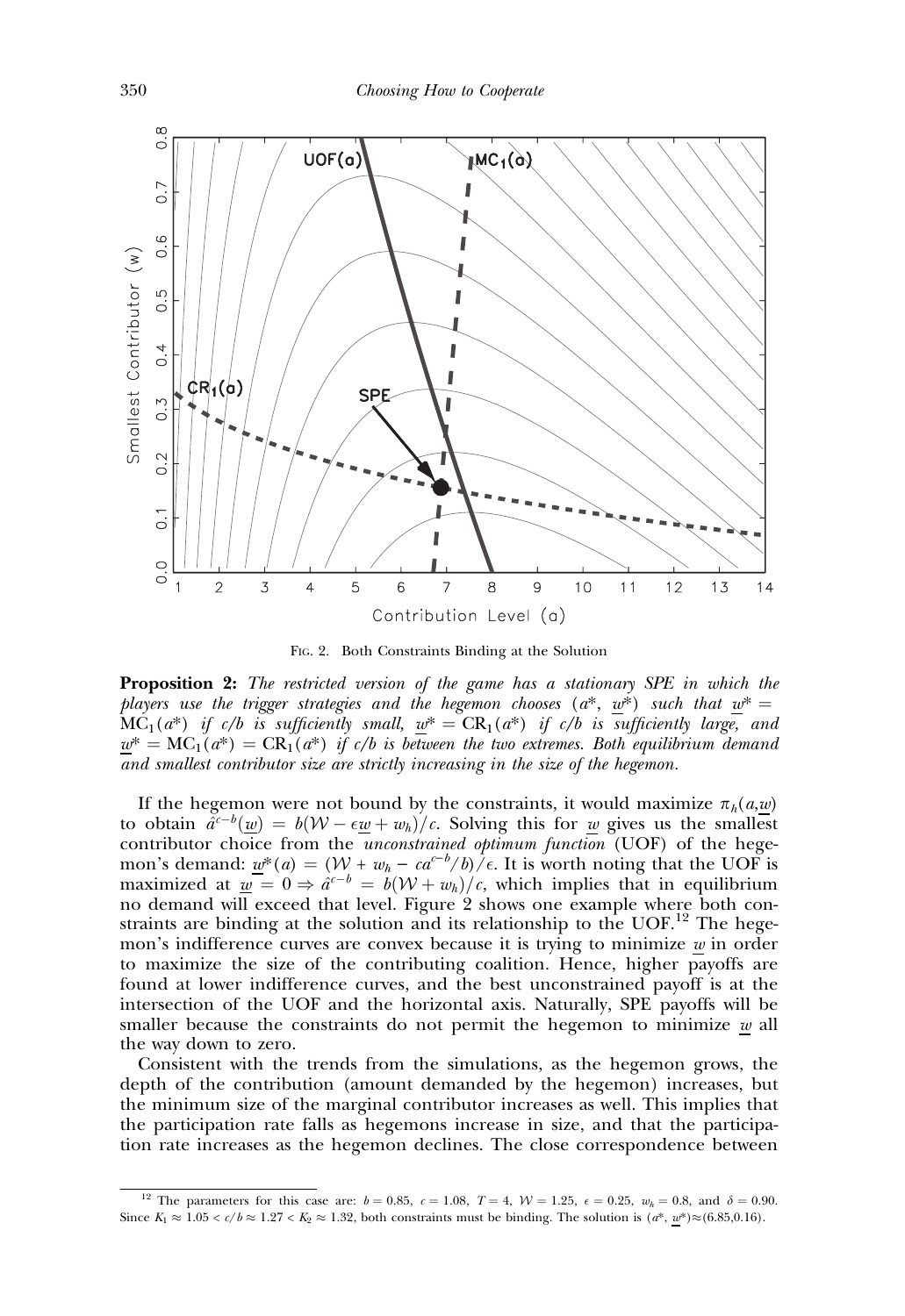these analytical results and the general ones obtained from the simulations gives us confidence that the simplification is not too distorting.

The analytical solution allows us to characterize more precisely the situations in which the hegemon's credibility constrains cooperation. Since which case pertains depends only on the cost and benefit parameters, the three cases represent different kinds of issues, which are characterized by different relationships between the cost and benefit of international cooperation. In some issue areas, the ratio of benefits to costs is so favorable that the optimal degree of cooperation from the hegemon's point of view is extremely high. These issues represent the first case of the proposition: Since the hegemon desires very intense cooperation, its credibility constraint is not binding. When the benefits of cooperation are so great that the hegemon is willing to make an extremely large contribution, the issue of credibility simply does not arise. For example, the United States was more successful in organizing sanctions against the USSR after the invasion of Afghanistan (1979), when it imposed a politically costly grain embargo, than after the repression of Solidarity in Poland (1981), when it was unwilling to do so. In the second case, the United States threatened to impose sanctions on European subsidiaries of U.S. firms that did business with the Soviet Union, but backed down when the Europeans called its bluff (Martin 1992). $^{13}$ 

In other issue areas, where the cost of cooperation is high relative to its benefits, both the contributors' willingness to participate and the hegemon's ability to commit to punishing deviations represent binding constraints (the second case in the proposition). We believe that this represents the majority of cases of international cooperation, where the costs are neither prohibitive nor trivial. Finally, when the costs of cooperation become exceedingly high relative to the benefits, the credibility of the punishment threat becomes the focal issue, and the states that the hegemon can credibly keep in the contributing coalition are necessarily much larger, which means that their contributor constraint is slack. Cooperation is expected to be quite limited in this case, if it emerges at all. An example is exchange-rate coordination. The United States has been unwilling to make significant changes in macroeconomic policy in order to influence the dollar's exchange value ever since the demise of the Bretton Woods fixed-rate system. As a result, agreements such as the Plaza Accord in the 1980s simply ratified what countries already intended to do (Oye 1992). Similarly, current efforts to convince U.S. trade partners to revalue their currencies are unconvincing when the United States is unwilling to change its own policies in order to devalue.

We feel that it is the second set of issues, with cost-benefit ratios in the middle range, that are of most interest in international relations—issues where cooperation is costly, and therefore difficult to achieve, but nevertheless valuable. In these cases, both the marginal contributor's willingness to cooperate and the hegemon's willingness to punish are in question, and both of these constraints are routinely tested in international relations. Consequently, the rest of this article will focus on the results for the case where both constraints are binding. $14$ 

<sup>&</sup>lt;sup>13</sup> Martin argues that willingness to bear costs is associated with credible threats to enforce cooperation, but the reason is that bearing costs sends a signal about the organizer's ''type,'' which is an argument about incomplete information. We make the same prediction using a full information model, and our logic is different: hegemons whose coalitions are not constrained by considerations of credibility are those that want to bear high costs. One way to distinguish between the predictions of the two models would be to ask why hegemons bear high costs: in order to signal resolve, or because they find high contributions to be optimal? An interpretation of the case consistent with our argument is that the Carter administration chose to impose the embargo because it categorically preferred a vigorous response, not because it was attempting to encourage U.S. allies to cooperate in imposing sanctions.

 $14$  Almost all of our results generalize to all three cases. The results about institution building, however, require that the marginal contributor constraint be binding (the credibility constraint may be binding or slack).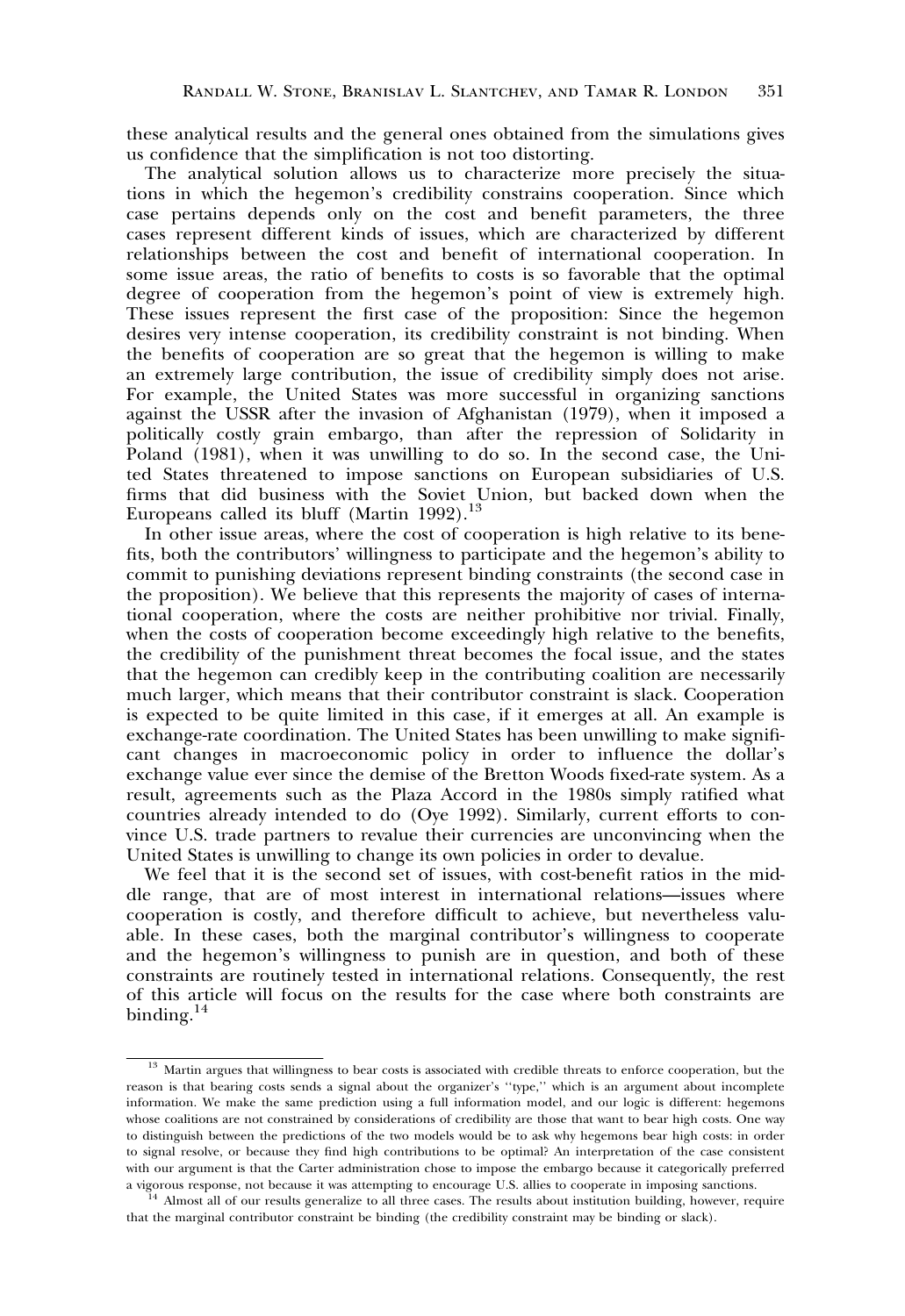## Multilateralism and Discrimination

We now extend our basic model into the area of private goods, which will allow us to use the model to explain discrimination. We focus on a regime in which, instead of halting cooperation as a punishment for free-riders, the contributors pay an exclusion cost and thus ensure that only other contributors can enjoy the benefits of cooperation. Like the public-goods case analyzed above, this is an ideal type. Actual cooperative arrangements combine elements of discrimination and externalities to non-participants that cannot be controlled. However, we focus on the extreme cases as a strategy for casting light on the ways in which the design of empirical schemes for cooperation makes trade-offs between incentive compatibility and efficiency. One of the hidden costs of free riding is that cooperation is constrained in ways that make it less attractive than it could otherwise be.

In our model, there is no collective action problem under the discriminatory regime. Non-contributors get zero utility under the discriminatory regime, and contributors get strictly positive utility, so every state contributes under the discriminatory regime. Furthermore, the credibility constraint is also satisfied regardless of the deviating state's size: excluding that state for T periods and then resuming cooperation is strictly better than excluding it forever, so the hegemon is never tempted to be lenient. The hegemon can now maximize its utility without being constrained by the contributors.

Let  $m > 0$  be the cost of exclusion. The hegemon's optimization problem is

$$
\max_a\{(\mathcal{W}+w_h)a^b-a^c-m\},\
$$

which has a solution

$$
a_{\rm D}^* = \sqrt[c-b]{\frac{b(\mathcal{W} + w_h)}{c}},
$$

where the subscript on the optimal demand indicates the discriminatory regime. We can now establish the following result:

**Proposition 3:** If the exclusion cost is sufficiently low, the hegemon strictly prefers the discriminatory regime to the public-goods regime. Furthermore, for any given exclusion cost, there exists a size threshold such that hegemons above that size will strictly prefer to discriminate.

Our basic finding about multilateralism and discrimination, then, is that larger hegemons prefer more discriminatory regimes. This happens for two reasons. First, larger hegemons prefer more intensive cooperation, which leads to narrower coalitions and heavier losses from free riding. Second, as the hegemon grows, its threats of punishment become less credible, because the contribution of marginal states to its utility becomes less and less important relative to its own policy. This means that the coalition of contributors shrinks, and the benefits that the hegemon can gain from international cooperation under the publicgoods regime decline. If the hegemon imposes a discriminatory regime, however, only contributors can enjoy the benefits of cooperation, so cooperation becomes more widespread; under the simplifying assumptions of our model, it becomes universal. As the hegemon grows, the point at which the benefits of broader cooperation outweigh the efficiency losses associated with discrimination draws closer. The largest hegemons prefer the private-goods regime.

Again, this finding contradicts a basic contention of the hegemonic stability theory: that hegemony is associated with openness in the international system (Keohane 1984; Krasner 1976). It is much more consistent with the empirical record, however, which shows that the high point of British power in the nine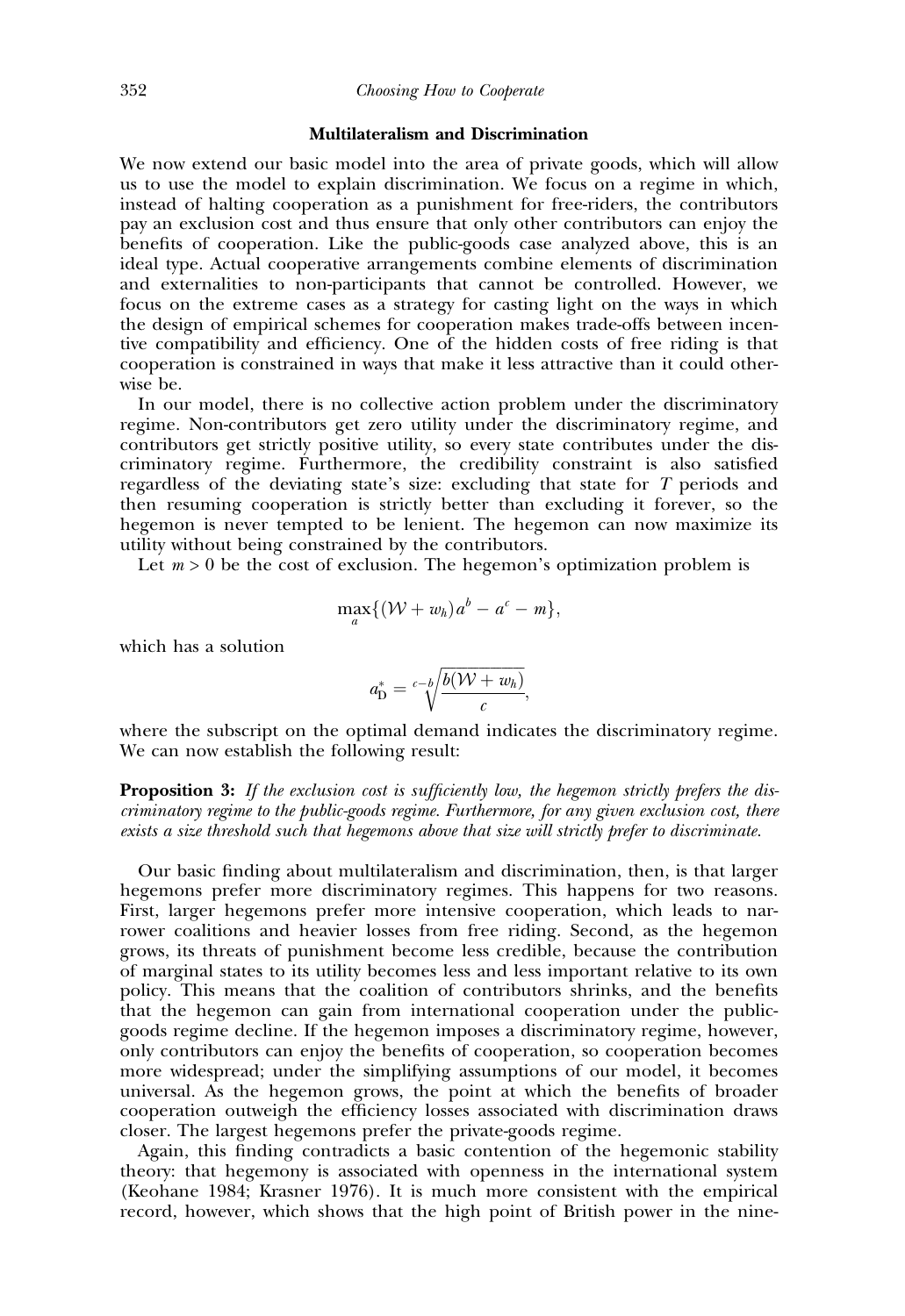teenth century coincides with increasing bilateralism rather than unconditional free trade (Ruggie 1993). It explains the apparent anomaly of the American policy in the 1930s, when the newly dominant industrial power pursued a policy of bilateralism in trade and finance. It helps to explain why the gradual erosion of U.S. power after World War II was accompanied by a broadening of international cooperation in trade, finance, and a variety of other issue areas. The anomaly to be explained, from this perspective, is not the persistence of cooperation after hegemony, but the burst of multilateralism in the immediate post-war years, which set the stage for the expansion of cooperation that followed.

The explanation for multilateralism after the Second World War, from the perspective of this model, is that the U.S. chose a multilateral strategy because the cost of discrimination was prohibitive. Indeed, the policymakers who were ''present at the creation'' told us clearly why they acted as they did: to balance the emerging power of the Soviet Union (Acheson [1969] 1987; Kennan 1951, 1969). The United States was willing to forgo remarkable opportunities to exploit the spoils of war and bear extraordinary costs to rebuild Europe and Japan because it faced a threatening adversary. Multilateral regimes to manage trade, international finance, and the exchange-rate system were seen as the natural complements—indeed, as the essential economic infrastructure—of the system of alliances that the United States constructed after the war to counter the ambitions of its erstwhile ally and new rival. In a competition that was conceived from the beginning as a test of alternative economic models, ultimate success was expected to rest more upon superior economic performance than upon military force, so economic institutions were called for that would maximize the economic performance of U.S. allies. In the furor of the early Cold War, questions of economic policy were naturally subordinated to those of sound security strategy. In short, discrimination was rejected—as tempting as it was in economic terms—because the security costs were prohibitive.

# International Institutions

In this section, we consider the possibility of building institutions. International institutions can explain cooperation once they have been established, but how are we to overcome the collective action problem posed by the need to create these institutions in the first place? A fundamental claim of the theory of hegemonic stability was that hegemons are responsible for building institutions (Keohane 1984). Consequently, we formalize the claim that institutions facilitate collective action by reducing transaction costs, and we make it possible for hegemons to choose to build these institutions, at some cost.<sup>15</sup> We limit our attention to institutions for the public-goods regime, because in our model monitoring and enforcement are only necessary in the public-goods regime. We do not mean to imply that international institutions are in fact non-discriminatory, but we do claim that institutionalization and discrimination represent alternative strategies to deal with free riding. Thus, for example, the international trading system faced a crossroads as it completed the Uruguay Round, which could have led to an intensification of bilateral discrimination had it not led to the creation of the WTO. The current stalemate in the Doha Round appears to be leading to greater emphasis on free trade areas and bilateral trade and investment treaties.

<sup>&</sup>lt;sup>15</sup> For simplicity, we assume that the hegemon bears the full cost of building institutions, but none of the results depend upon this. Regardless of how the cost is paid, the results follow from the assumptions that building institutions implies paying a fixed cost and reduces the difficulty of collective action.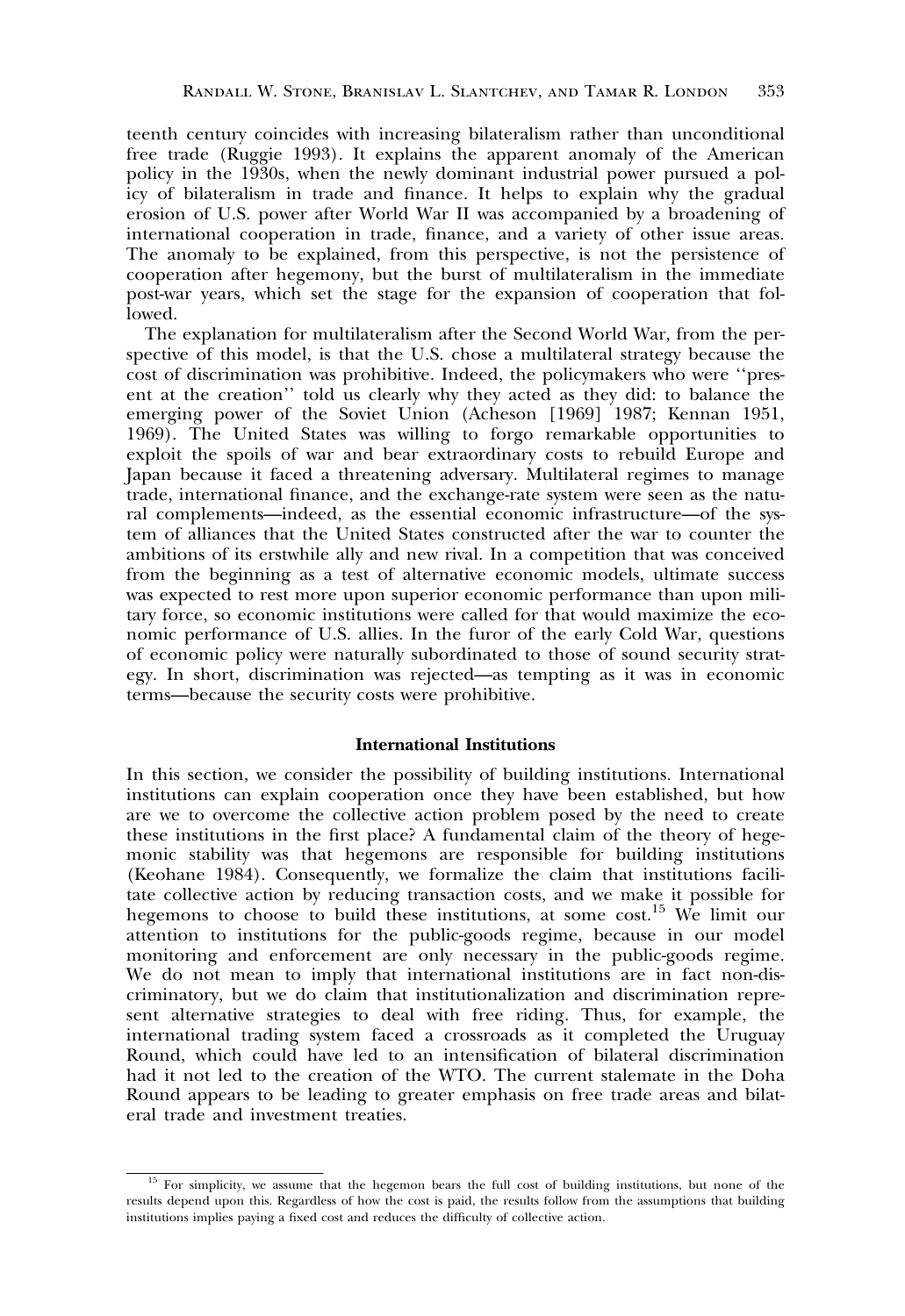We modify the model so that players are allowed to move (i.e., change their actions) only every other period, but utility continues to accrue every period. If a state chooses to produce  $a^*$ , for example, its choice takes effect for two periods. We ask under what circumstances a hegemon will be willing to pay for the creation of an institution that will allow players to interact every period instead of every other period.<sup>16</sup> In this section, we assume that the hegemon chooses the public-goods regime regardless of whether it chooses to build an institution. Consequently, our conclusions hold when the cost of exclusion is prohibitively high, or, for the set of hegemons, that are too small to prefer discrimination when the exclusion cost is low.

**Proposition 4:** The optimal demand without the institution is smaller than the optimal demand with the institution. Moreover, the minimum size of the marginal contributor without the institution is larger than the corresponding size with the institution.

This result leads to our first conclusion about institutions: creating institutions broadens and deepens cooperation. The effect of institutions, in our model, is to reduce the number of periods in which a non-contributor can free ride before being identified and punished. Since potential free riders compare their net gains from cheating with their net gains from being good citizens, this decreases the temptation to defect and broadens the coalition of contributors to include more marginal states. At the same time, by relaxing the contributor's constraint, institutions allow the hegemon to select a higher level of contributions. This sets the stage for our evaluation of the decision to build institutions.

An institution is always beneficial, but it is costly to create. Indeed, if institutions are to explain anything, it is critical that they be costly to construct. As Stephen Krasner has pointed out, if institutions are too inexpensive, they become epiphenomenal; they emerge and fade away in response to changing interests and conjunctural factors, and never really explain anything independently of these shifting conditions (Krasner 1985). Furthermore, if institutions are cheap, they ought to be ubiquitous, in which case the supply of institutions cannot explain patterns of variation in outcomes. We argue that it is reasonable to regard institutions as costly. It may be true that states find the expenses of letterhead, office buildings, and salaries trivial, but they cannot regard as trivial the investment of high-level time and talent in negotiations. Bargaining is a very costly human activity, and as long as the design of institutions affects interests, it will be fraught with hard bargaining.<sup>17</sup> Furthermore, the construction of institutions has long-term distributional consequences, so the would-be builders have to be prepared to make side payments, and these provide an additional incentive to stall the negotiations (Fearon 1998).

We now ask which hegemons will be willing to pay the cost of constructing institutions. Let  $k > 0$  denote the cost of creating the institution. The hegemon will be willing to pay for an institution when the benefit of moving to the institutional setting outweighs the cost of having to create the institution. The following proposition establishes that only sufficiently large hegemons will be willing to create an institution.

**Proposition 5:** For any given institution-building cost there exists a size threshold, such that only hegemons above that size will build the institution.

<sup>16</sup> Lohmann (1997) uses a similar approach to capture the dynamics of linkage in a repeated prisoners' dilemma.

<sup>&</sup>lt;sup>17</sup> Such bargaining does not occur in our model, because the introduction of the institution is Pareto optimal for the preexisting members of the coalition, the interests of the coalition members do not diverge regarding the optimal level of contribution, and we do not discuss alternative possible institutions. In a richer model where cooperation is possible along multiple dimensions and members are more heterogeneous, conflicts would arise over institutional design.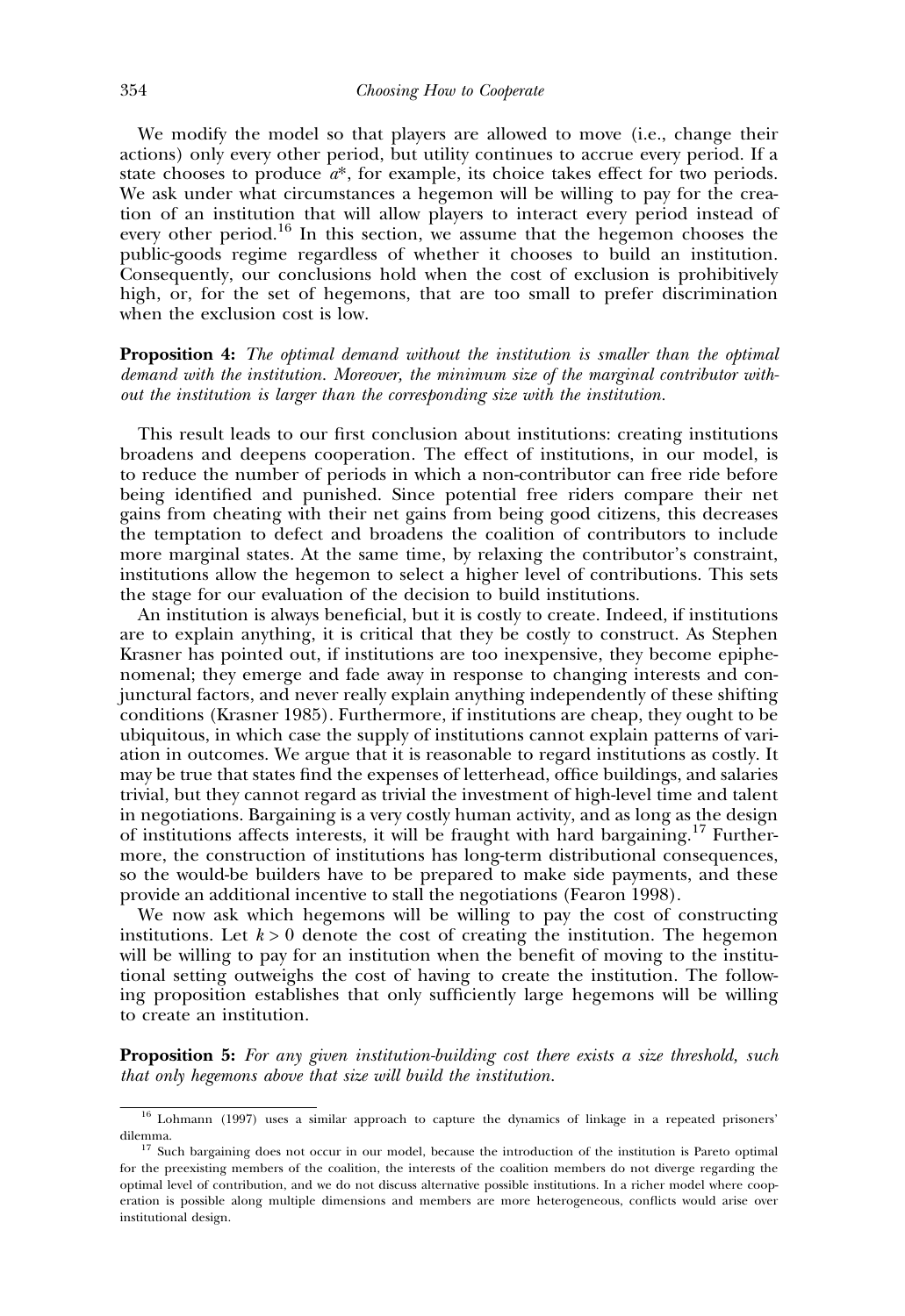Our second finding about institutions, then, is that within the public-goods regime, it is larger hegemons that choose to invest in institutions. This is because larger hegemons are more demanding and are more disadvantaged by their size; they find it impossible to sustain large coalitions of contributors. By building institutions, however, they reduce the incentives for small contributors to defect, and thereby expand their coalitions. This finding confirms an important strand of hegemonic stability theory, but does so by standing it on its head. It is indeed the case that hegemons choose to build institutions; and in issue areas where discrimination is impractical, larger hegemons will be more likely to make the investment. However, it is not because hegemons benefit more from cooperation that they build institutions, nor because they can better afford to pay the costs, nor because the costs are lower as a consequence of the inordinate influence that they wield in the international system. None of these conventional arguments are present in our model. Instead, in a very spare model, we find that larger hegemons benefit more from building institutions because they are uniquely disadvantaged at promoting collective action. Large hegemons are institution builders because building institutions compensates for the disadvantages of hegemony.

Large hegemons are disadvantaged in our model because they have a credibility problem. From our perspective, the larger the hegemon, the more difficult it becomes to credibly threaten to refrain from producing public goods, because larger hegemons can produce them at lower unit cost. This formalizes the conjecture of Olson and Zeckhauser (1966, 274) that large allies would have credibility problems if they extended their model: ''the large country loses more from withholding an alliance contribution than a small country does…it may be deterred by the very importance to itself of its own alliance contribution from carrying out any threat to end that contribution.'' In our model, this logic leads other countries to free ride, although they would be willing to contribute if the hegemon were able to credibly commit to punishing free riding. The regime for international aid is a case in point. In the early years of the Cold War the United States provided aid virtually unilaterally, and it was only when its allies' economies became large relative to its own that it became credible to condition U.S. contributions on theirs. In order to promote multilateral cooperation in providing development assistance, among other goals, the United States pushed to create the Organization for Economic Cooperation and Development (OECD) in 1960.<sup>18</sup>

## Institutions and Discrimination

Does the opportunity to build institutions allow some large hegemons to switch from discrimination to the public-goods regime? In this section, we determine whether it is possible for a large hegemon to use institutions to overcome the

<sup>&</sup>lt;sup>18</sup> We do not intend to enter the debate about the effectiveness of foreign aid or the motivations for providing it here; it is sufficient for the illustration that U.S. allies perceived that there could be some positive externalities. Consider the U.S. position in 1947, when Britain announced that it was no longer going to provide economic aid to Greece. In announcing the Truman Doctrine, the president said: ''There is no other country to which democratic Greece can turn. No other nation is willing and able to provide the necessary support for a democratic Greek government. The British Government, which has been helping Greece, can give no further financial or economic aid after March 31. I believe that it must be the policy of the United States to support free peoples who are resisting attempted subjugation by armed minorities or by outside pressures'' (Truman 1947).

The situation was quite different by 1961, when the Organization for European Economic Cooperation (OEEC) was transformed into the OECD, which expanded its portfolio to include monitoring the delivery of bilateral development assistance. The OECD charter embodied a common commitment to contributing to development assistance: ''Believing that the economically more advanced nations should co-operate in assisting to the best of their ability the countries in process of economic development the Members agree that they will contribute to the economic development of both Member and non-member countries in the process of economic development by appropriate means and, in particular, by the flow of capital to those countries, having regard to the importance to their economies of receiving technical assistance and of securing expanding export markets'' (OECD 1960).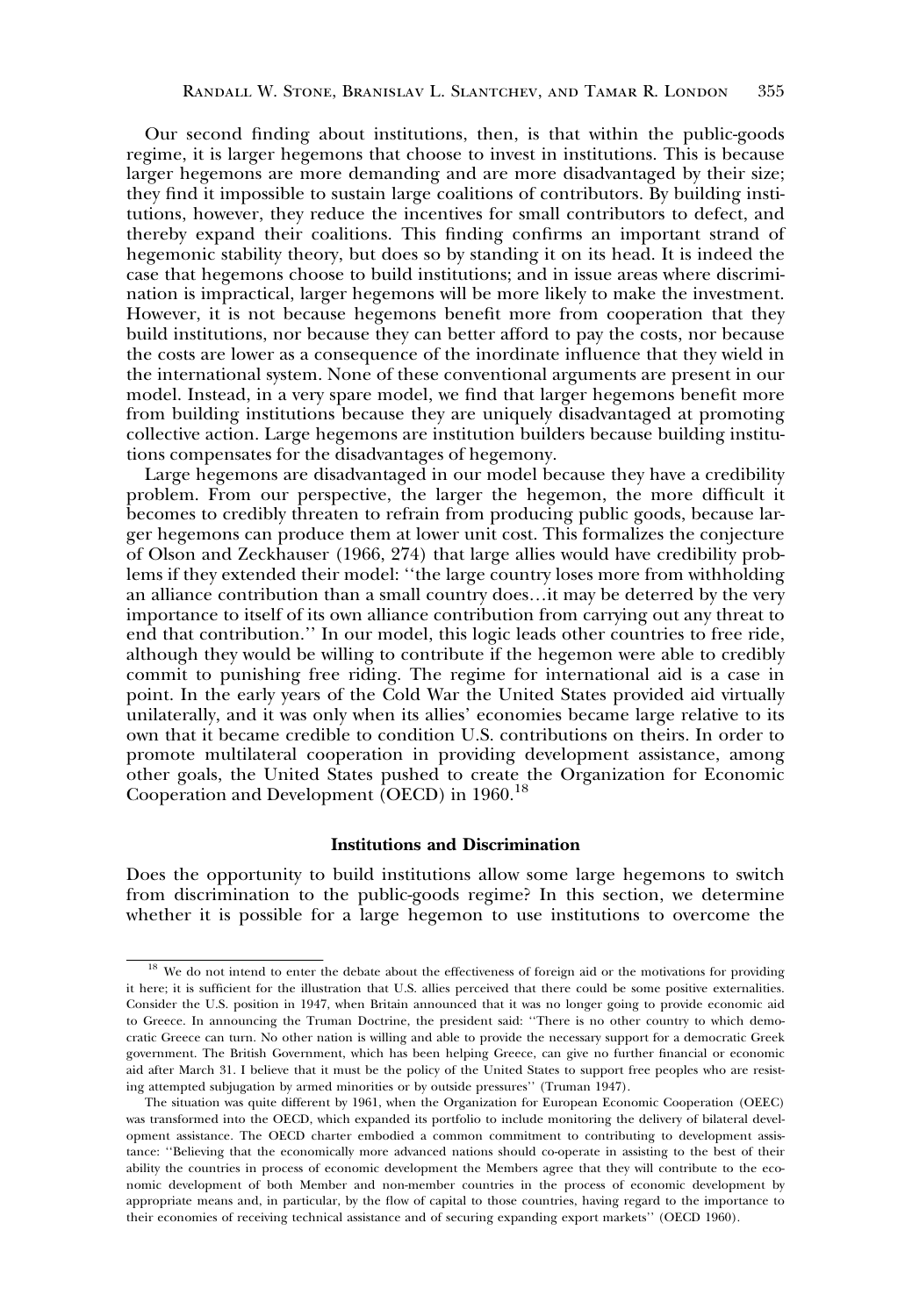disadvantages of size, and switch to the public-goods regime. We have previously shown that larger hegemons prefer private goods to public goods (discriminatory to multilateral regimes) and that larger hegemons prefer public goods with institutions to public goods without institutions. We now ask whether there exist hegemons that are large enough to prefer public goods with institutions to public goods without institutions, but are still sufficiently small to prefer public goods with institutions to private goods.

In order to make this comparison, we revisit our previous finding that larger hegemons prefer the private-goods regime, but we slow down actions in the game. Formally, payoffs continue to accrue every period, but actions are taken only every other period. This has the consequence that free riding is more attractive, because defectors benefit from their defection for two periods before punishment begins. We find the condition for hegemons to prefer private goods to public goods under these new conditions (''slow time''), which corresponds to a situation where there are no institutions. We then allow hegemons to accelerate moves in the game by investing in an institution, and we find the condition for the hegemon to prefer the private-goods regime under the accelerated game, if it must make an investment in order to choose the public-goods regime.

By comparing the conditions with and without institutions, we are able to show that some hegemons are large enough to choose the private- over the publicgoods regime, and yet small enough to be willing to switch to the public-goods regime if they have the option of constructing institutions.

Proposition 6: For a range of costs of building institutions, there will be hegemons that would choose discrimination over multilateral cooperation if institution building were not an option, but choose to build institutions rather than discriminate.

Our third finding about institutions, therefore, is that some hegemons that are so large that they prefer the discriminatory regime when institutions are not an available option are willing to build institutions and shift to the publicgoods regime when they are. Institutions can make multilateralism attractive enough to justify the cost of their construction and forgoing discrimination. When discrimination is a viable alternative, however, the largest hegemons will exercise it rather than building institutions. Institutions will only be built when the hegemon is both large enough to need them and the cost of discrimination is high enough to make them attractive. Very large hegemons, or those facing low costs of discrimination, continue to prefer the discriminatory regime because they do not attract large coalitions of contributors even if they build institutions.

#### Conclusion

We present a general formal model of international cooperation. The model allows for the possibility that cooperation takes the form of providing a public good, but also allows the cooperating countries to choose, at some cost, to exclude non-contributors from enjoying the benefits of cooperation. It allows the capabilities of countries to vary, and explores the implications of varying the size of the leading state in the system. It allows countries to choose forms of cooperation that are more or less intense, and allows coalitions of various sizes to be constructed. It formalizes the notion, which has remained informal in the international relations literature until now, that international institutions can facilitate cooperation by reducing transaction costs. Finally, for the first time it determines under what conditions states will choose to create international institutions in a context that allows for infinite repetition, varying state capabilities, and both public goods and discrimination.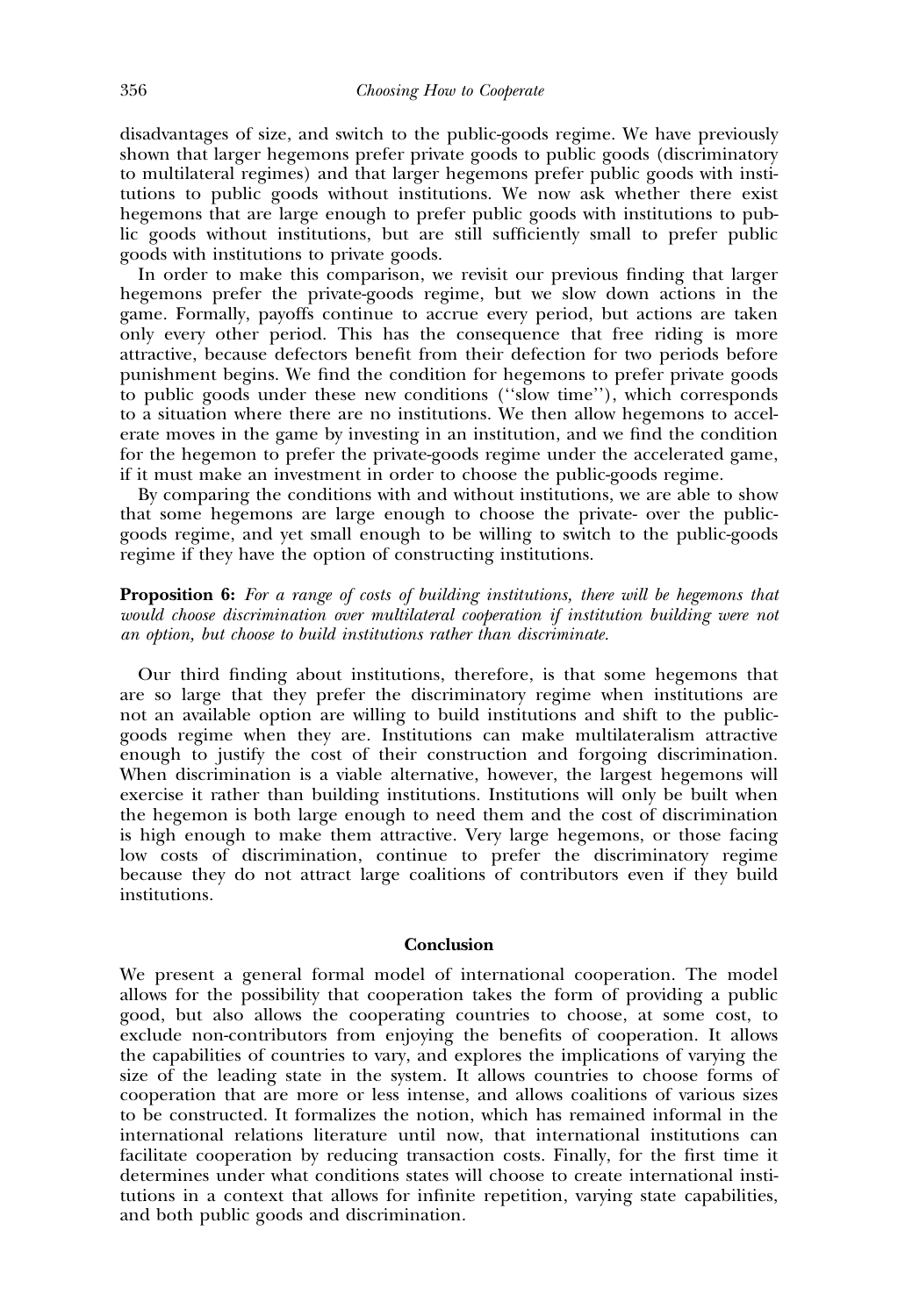We are not surprised that the results of the model reject the traditional interpretation of the hegemonic stability thesis, which held that the presence of a dominant state in the system facilitates broad international cooperation. Under very general conditions we find that the stronger the leading state, the narrower the coalition of contributors that can be supported in equilibrium. This result is actually more consistent with the intuition of Olson's theory of collective action than the hegemonic theory that was derived from it: larger hegemons are more vulnerable to free riding.

Our most important results concern the qualitative impact of the distribution of power on cooperation: its breadth and depth, its discriminatory or nondiscriminatory nature, and its institutionalization. We find that there is a general trade-off between the depth and breadth of cooperation, which emerges because larger contributors are willing to make larger contributions. The marginal contributor differs from inframarginal contributors only in the effect of its contributions. The larger that effect, the sooner the discounted benefits of future cooperation balance the current cost of contributing. Consequently, as the size of the contribution demanded—and therefore the current cost—increases, the minimum size of the marginal contributor increases.

The more intense international cooperation, the narrower it must be. While other scholars have found limits to the optimal breadth or depth of cooperation in models with incomplete or imperfect information, our model establishes a more general result: all that is required to impose a trade-off between breadth and depth is that cooperation have the character of a public good and that different countries make different size contributions for a given level of effort. Further, casting cooperative strategies in terms of simultaneous decisions about breadth and depth reveals an important qualification to our finding that a skewed distribution of power leads to less participation in cooperative enterprises. We also find that larger hegemons are associated with more intensive cooperation within their smaller coalitions. This represents a new testable proposition, and we are not yet in a position to verify it.

We find that when the choice of multilateralism or discrimination is endogenous, larger hegemons choose discrimination. Again, this runs counter to the strand of international relations theory that has assumed that the presence of a dominant state is associated with openness in the international economy. This conclusion follows in a straightforward way from the conclusion that larger hegemons are disadvantaged in the public-goods regime because they are not able to credibly commit to punishing small states for defecting. They are not similarly disadvantaged if they discriminate, so discrimination allows them to compensate for the disadvantages of size.

We are able to confirm one of the important arguments about hegemonic stability. We find that when they engage in multilateral cooperation, larger hegemons are the ones who prefer to construct international institutions. This is not because larger hegemons can construct institutions at lower cost (they cannot in our model); instead, it follows from the fact that large hegemons lose more from free riding. Institutions allow large states to compensate for the disadvantages of their size, so they are a substitute for discrimination. Multilateral cooperation is harder to sustain than discrimination, and is particularly hard for large countries to sustain; however, institutions make multilateralism feasible.

The conclusion that large states are institution builders only holds when they choose the multilateral regime, however. In our model institutions play no role in the discriminatory regime, so countries that choose bilateralism—such as Britain in the nineteenth century—have no need to invest in building them. However, very large states may be institution builders if the cost of exclusion is prohibitively high, as might be the case in some issue areas. We ask whether an institutional strategy can be attractive enough to large hegemons that would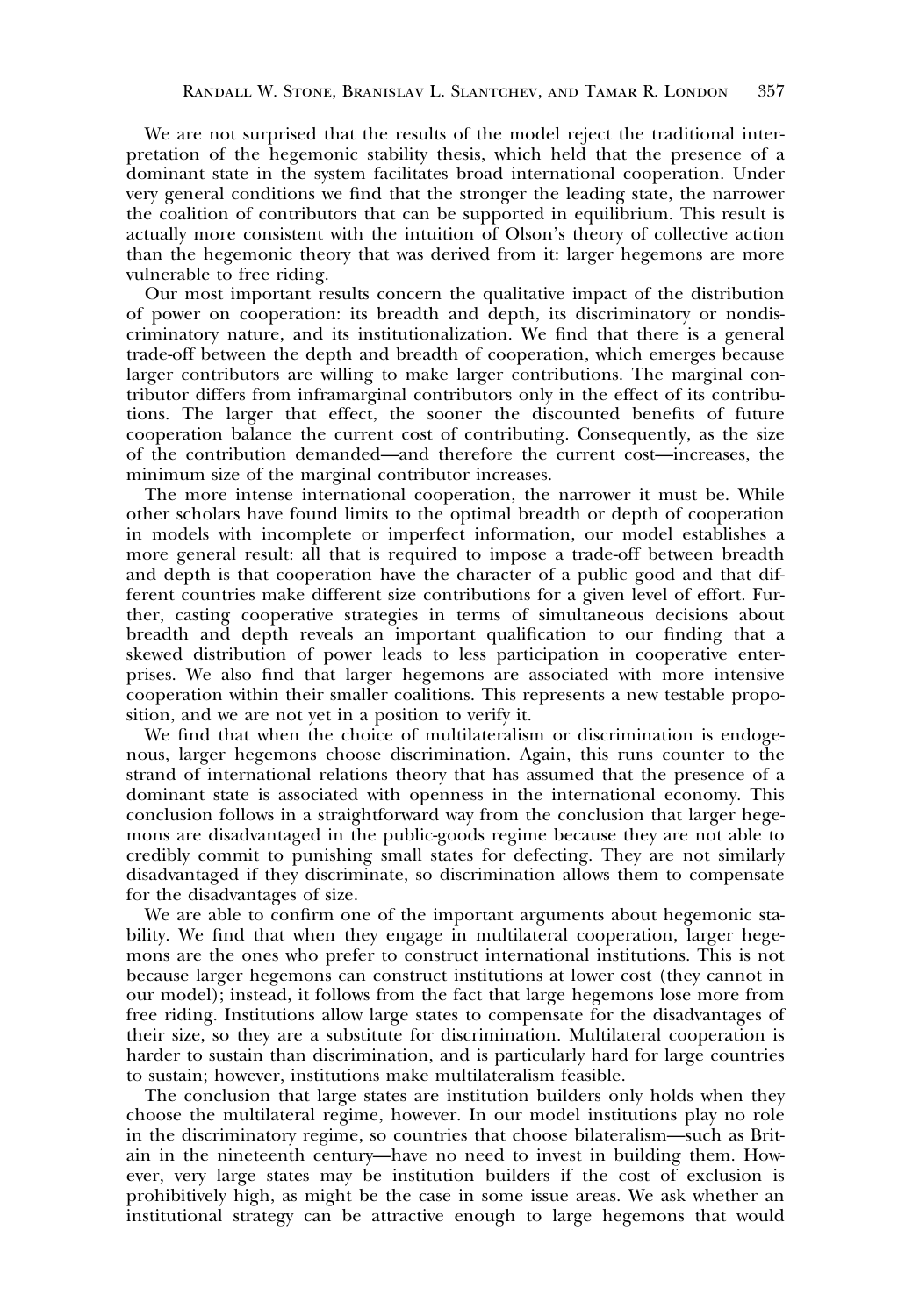otherwise choose to create discriminatory regimes to motivate them to build institutions and foster multilateral cooperation instead, and we find that it can be, if the cost of discrimination is sufficiently high.

We conclude that for the last 20 years, international relations theorists have been trying to explain the wrong puzzle. The problem is not how to explain cooperation ''after hegemony,'' but rather how to explain cooperation ''during hegemony''—for after a hegemon declines, cooperation becomes much easier to sustain and spreads to a wider circle of participants. The puzzle is how to explain the remarkable burst of institution building and multilateral cooperation inaugurated by the United States after the Second World War, when U.S. power surpassed anything that the modern international system had ever seen. The temptation of bilateral discrimination should have been overwhelming. The obvious answer from the perspective of our model is that the cost of discrimination was seen as prohibitive; given that discrimination was not a viable option, our large, disadvantaged hegemon had no choice but to construct institutions.

#### Appendix A. Proofs

The full proofs are available in the replication package.

*Proof of Lemma 1:* Take some  $C \in S$  and note that:

$$
\frac{\partial \text{MC}}{\partial a} = \left(\frac{1 - \delta^{T+1}}{1 - \delta}\right) f'(a) > 0 \quad \text{and} \quad \frac{\partial \text{CR}}{\partial a} = -(1 - \delta^T) f'(a) < 0
$$

where  $f(a) = a^{c-b} > 0$  and  $f'(a) = (c - b)a^{c-b-1} > 0$ . Hence, the constraints either intersect once or not at all. The necessary and sufficient condition for an intersection is  $MC(1, C) \leq CR(1, C) \Leftrightarrow (1 - \delta)/(1 - \delta^T) \leq C + w_h - 1$ , or  $X(C) =$  $[(1 - \delta^T)(C + w_h)]/(2 - \delta - \delta^T) \ge 1$ . If X(C) satisfies this, the intersection is at  $f(\tilde{a}) = X(\mathcal{C})$ , where  $\tilde{a} = \sqrt[\ell]{X(\mathcal{C})}$ . Substituting into (MC) and (CR) yields  $MC(\tilde{a}, \mathcal{C}) = CR(\tilde{a}, \mathcal{C}) = (1 - \delta)X(\mathcal{C})$ , which is the value of  $\tilde{w}(\mathcal{C})$  for the case of the intersection stated in the lemma. If  $w(C) \ge (1 - \delta)X(C)$ , then there exist values of a such that  $(a, C)$  is admissible. Otherwise, there is no solution and this coalition does not permit any admissible profiles. If the constraints do not intersect, then  $MC(a, C) > CR(a, C)$  for all values of a. Therefore, it suffices to check whether MC(1, C) admits a solution. That is, if  $w(C) \geq M(C(1, C))$ , then there exist values of a such that  $(a, \mathcal{C})$  is admissible.

Proof of Proposition 1: Given that there exist admissible profiles, the hegemon picks the one that maximizes its payoff. Doing so is optimal for the hegemon because any alternative admissible profile will yield a worse payoff and any inadmissible profile fails at least one of the constraints, which implies that cooperation will unravel and the hegemon's payoff will be zero. Since the profile the hegemon chooses is admissible, both (MC) and (CR) are satisfied, and all members prefer to contribute while non-members free-ride on their efforts. Since the constraints are derived from the strategies specified in this section, these strategies form a stationary SPE of the game. In fact, these strategies will support any admissible profile in a stationary SPE of the continuation game after the initial choice by the hegemon, so the hegemon is effectively choosing which stationary  $SPE$  to play.  $\Box$ 

Proof of Proposition 2.: Define the optimal choices as follows:

(i) if 
$$
c/b < K_1
$$
, then  $\underline{w}^* = MC_1(a_1^*) > CR_1(a_1^*)$ , where  $a_1^* = \sqrt[b]{\frac{b(W+w_h)}{c(1+e)}}$ .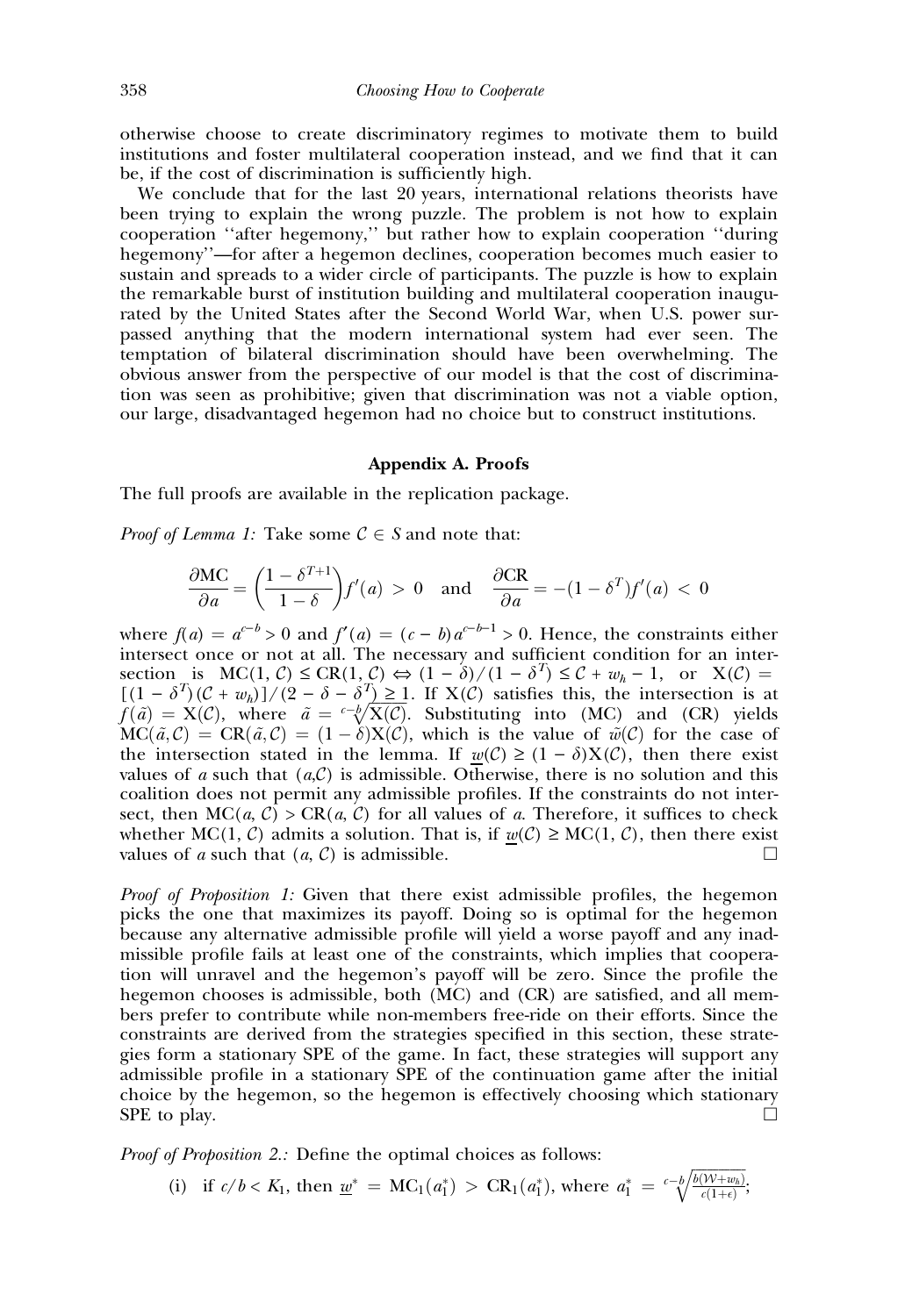(ii) if  $c/b > K_2$ , then  $\underline{w}^* = \text{CR}_1(a_2^*) > \text{MC}_1(a_2^*)$ , where  $a_2^* = \sqrt[b]{\frac{b(\mathcal{W} + w_h)}{c}}$  $\overline{\phantom{a}}$ ,  $\sqrt{h}$ 

(iii) if 
$$
c/b \in [K_1, K_2]
$$
, then  $\underline{w}^* = \text{MC}_1(a_3^*) = \text{CR}_1(a_3^*)$ , where  $a_3^* = \sqrt[c-b]{\frac{\mathcal{W} + w_h}{K_2}}$ ;

where  $K_2 = 1 + (1 - \delta)(1 + \epsilon(1 - \delta^T))/(1 - \delta^T) > K_2/(1 + \epsilon) = K_1 > 1$ . The hegemon's optimization problem is:

$$
\max_{a,\underline{w}} \pi_h(a,\underline{w})
$$
 subject to  $\underline{w} \ge \max\{MC_1(a), CR_1(a)\} \& \underline{w} \ge 0 \& a \ge 1.$ 

The Lagrangian is:

$$
\mathcal{L} = \pi_h(a, \underline{w}) - \lambda_1(MC_1(a) - \underline{w}) - \lambda_2(CR_1(a) - \underline{w}) - \lambda_3(1 - a) - \lambda_4(-\underline{w}),
$$

with the Kuhn–Tucker conditions:

$$
\frac{\partial \mathcal{L}}{\partial a} = \frac{\partial \pi_h(a, \underline{w})}{\partial a} - \lambda_1 \frac{\partial \mathrm{MC}_1(a)}{\partial a} - \lambda_2 \frac{\partial \mathrm{CR}_1(a)}{\partial a} + \lambda_3 = 0; \tag{1}
$$

$$
\frac{\partial \mathcal{L}}{\partial \underline{w}} = -\epsilon a^b + \lambda_1 + \lambda_2 + \lambda_4 = 0; \tag{2}
$$

$$
\lambda_1 \ge 0
$$
,  $MC_1(a) \le \underline{w} \& \lambda_1(MC_1(a) - \underline{w}) = 0$ ;\n
$$
(3)
$$

 $\lambda_2 \ge 0$ ,  $CR_1(a) \le \underline{w}$  &  $\lambda_2(CR_1(a) - \underline{w}) = 0;$  (4)

$$
\lambda_3 \ge 0, \quad -a \le -1 \quad \& \quad \lambda_3(1-a) = 0;
$$
  

$$
\lambda_4 \ge 0, \quad -\underline{w} \le 0 \quad \& \quad \lambda_4(-\underline{w}) = 0.
$$
 (5)

Since we are looking for an interior solution, we set  $\lambda_3 = \lambda_4 = 0$ . Observe now that at least one of the constraints must be binding at a solution. To see that this must be the case, suppose that it is not. Since both constraints are slack,  $MC_1(a) - w > 0$  and  $CR_1(a) - w > 0$  at the solution, and so equations (3) and (4) imply that  $\lambda_1 = \lambda_2 = 0$ . But then equation (2) requires that  $\epsilon a^b + \lambda_4 = 0$ . Since  $\epsilon a^b > 0$ , this inequality cannot be satisfied for any  $a \ge 1$  because  $\lambda_4 \ge 0$ must hold by equation (5). Therefore, at least one of the constraints must be binding at a solution.

Suppose first that  $CR_1(a)$  is slack, and so  $\lambda_2 = 0$ . In this case, equation (2) implies that  $\lambda_1 = \epsilon a^b > 0$ , which means that equation (3) requires that  $w =$  $MC_1(a)$ , whose unique solution is  $a_1^*$ . We now need to ensure that  $CR_1(a_1^*) - \underline{w}_1 < 0$ . This inequality reduces to:  $c/b < K_1$ , which can be satisfied because  $K_1 > 1 \Leftrightarrow \epsilon < \bar{\epsilon}$ , which holds by Assumption 1. It is easy to show that  $c/b < K_1 \Rightarrow w_1 > 0$ , as required. Therefore,  $(a_1^*, \underline{w}_1)$  is a valid solution if, and only if,  $b/c < K_1$ , which yields the first case in the proposition.

Suppose now that  $MC_1(a)$  is slack, and so  $\lambda_1 = 0$ . In this case, equation (2) implies that  $\lambda_2 = \epsilon a^b > 0$ , which means that equation (4) requires that  $w =$  $CR_1(a)$ , whose unique solution is  $a_2^*$ . Since  $\underline{w}_2 = CR_1(a_2^*) > 0$  is always satisfied, we only require  $\widehat{MC}_1(a_2^*) - \underline{w}_2 < 0 \Leftrightarrow c/b > K_2$  to ensure that this is a solution. Hence,  $(a_2^*, \underline{w}_2)$  is a valid solution if, and only if,  $c/b > K_2$ . This yields the second case in the proposition.

Finally, suppose that both constraints are binding. Solving  $MC_1(a) = CR_1(a)$ yields  $a_3^*$ , and so  $\underline{w}_3 = MC_1(a_3^*) = CR_1(a_3^*)$ . The derivation ensures that  $MC_1(a_3^*) - \underline{w}_3 = 0$  and  $CR_1(a_3^*) - \underline{w}_3 = 0$ , as required. To satisfy equation (2), we need  $\lambda_1 > 0$ ,  $\lambda_2 > 0$ , and  $\lambda_1 + \lambda_2 = \epsilon a_3^b > 0$ , which can certainly be satisfied provided  $c/b \in [K_1,K_2]$ . This yields the third case in the proposition.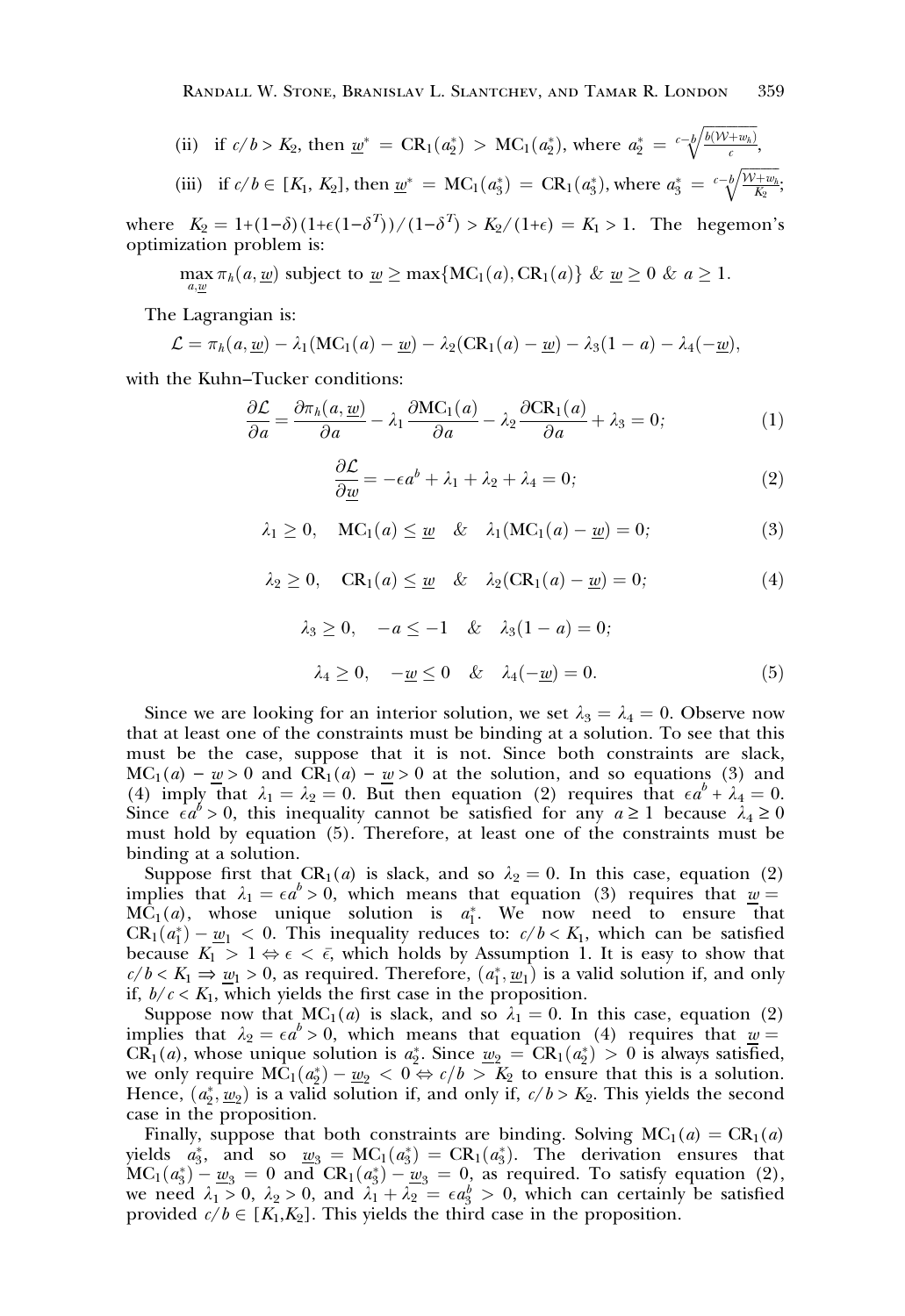To establish the claim about the comparative statics of the optimal demand, we need to show that  $\frac{\partial a^*}{\partial w_h} > 0$ , which is clearly true from inspection. To see that  $\frac{\partial w^*}{\partial w_h} > 0$  as well, set  $w^*$  as specified above and note that the restrictions on  $c/b$  imply that the derivative is strictly positive.

Proof of Proposition 3: First we show that if the exclusion cost is sufficiently low, the discriminatory regime is always preferred to the public-goods regime. Let the subscripts D and P denote the discriminatory and public-goods regimes, respectively. Since  $a_D^*$  is exactly the unconstrained optimum when  $\underline{w} = 0$ , it follows that the hegemon's payoff under the discriminatory regime is precisely the maximum unconstrained payoff net the discrimination cost:  $\pi_h(a_D^*, 0) - m$ . But  $\pi_h(a_D^*,0) > \pi_h(a^*,\underline{w}^*)$  implies that there exists  $\bar{m} > 0$  such that  $\pi_h(a_D^*, 0) - \bar{m} = \pi_h(a^*, \underline{w}^*)$ . Hence, for any  $m < \bar{m}$ , the hegemon will strictly prefer the discriminatory regime to the public-goods regime.

We now show that for any exclusion cost there exists a size threshold above which hegemons prefer to discriminate. The payoff from the public-goods regime is:  $\pi_h(a, \underline{w}) = a^b[W+w_h-\epsilon\underline{w} - a^{c-b}]$ , and the payoff from the discriminatory regime is:

$$
\pi_h(a_D^*,0)-m=(\mathcal{W}+w_h)^{\frac{c}{c-b}}\bigg(\frac{c-b}{c}\bigg)\bigg(\frac{b}{c}\bigg)^{\frac{b}{c-b}}-m.
$$

The hegemon will prefer to pay the exclusion cost and discriminate rather than produce public goods whenever  $\pi_h(a_D^*,0) - \pi_h(a^*, \underline{w}^*) > m$ , or whenever  $\Pi \cdot (\mathcal{W} + w_h)^{\overline{c-b}} > m$ , where

$$
\Pi = \left(\frac{c-b}{c}\right) \left(\frac{b}{c}\right)^{\frac{b}{c-b}} - (1-\delta)(P-\epsilon) \left(\frac{1}{K_2}\right)^{\frac{c}{c-b}} > 0,\tag{6}
$$

and  $P=[1+\epsilon(1-\delta^T)](1-\delta^T)^{-1}$ . Define  $\underline{w}_h(m)=(m/\Pi)^{\frac{c-b}{\epsilon}}-W$ , and note that for any  $m > 0$ , every hegemon with  $w_h > w_h(m)$  will strictly prefer to discriminate.  $\square$ 

*Proof of Proposition 4:* Let the subscript S denote slow-time (without an institution). We first derive the optimal profile without institution where players interact every other period only using the usual trigger strategies. For the contributor to be willing to contribute it must be the case that:

$$
\frac{\pi_i(a,\mathcal{C})}{1-\delta} \ge (1+\delta) \big[ (\mathcal{C}+w_h)a^b - w_i a^b \big] + \bigg(\frac{\delta^{T+2}}{1-\delta}\bigg) \pi_i(a,\mathcal{C}),
$$

or  $\underline{w} \geq [(1-\delta^{T+2})a^{c-b}-\delta^2(1-\delta^T)(\mathcal{W}+w_h)]/[1-\delta^2-\epsilon\delta^2(1-\delta^T)] \equiv \text{MC}_S(a)$ . The credibility constraint is the same as before,  $CR<sub>1</sub>(a)$ , because the hegemon decides whether to punish by looking at present and future payoffs, which have not changed. Since both constraints are binding, we obtain  $\mathbf{w}_S^* = \mathbf{CR}_1(a_S^*) =$  $MC_S(\alpha_S^*)$ , where

$$
a_2^* = \sqrt[\epsilon - b]{\frac{\mathcal{W} + w_h}{\hat{K_2}}} \quad \text{where} \quad \hat{K_2} = 1 + \frac{(1 - \delta^2)[1 + \epsilon(1 - \delta^T)]}{1 - \delta^T}.
$$

Let  $(a_3^*, \underline{w}^*)$  be the optimal (fast-time, with institution present) profile from Proposition 2 when both constraints are binding. Note now that:  $a_3^* > a_5^* \Leftrightarrow \hat{K_2} > K_2 \Leftrightarrow 1 > \delta$ , so the optimal demand with the institution is strictly larger than without it. Since  $w^* < w_S^* \Leftrightarrow \hat{K_2} > K_2$ , the size of the smallest contributor is strictly smaller with the institution than without it.  $\Box$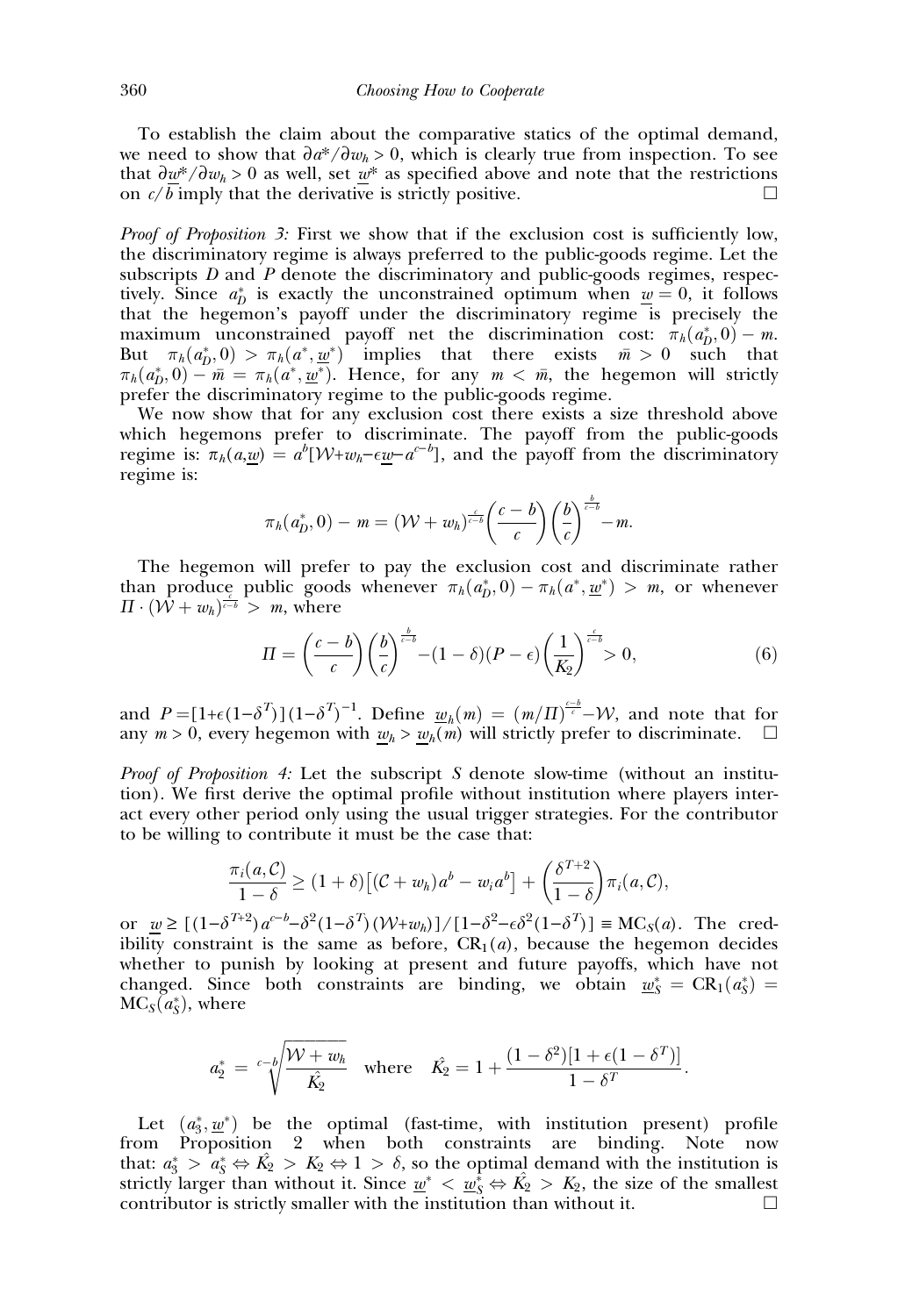Proof of Proposition 5: We need to compare the expected payoffs with an institution,  $\pi_h(a^*, \underline{w}^*)$  from Proposition 2 with both constraints binding, and without an institution,  $\pi_h(a_S^*, \underline{w}_S^*)$  from the proof of Proposition 4. Letting  $k > 0$  represent the cost of building the institution, the payoff from doing so exceeds the payoff of having no institution whenever  $\pi_h(a^*, \underline{w}^*) - k > \pi_h(a^*_S, \underline{w}^*_S)$ Since  $\pi_h(a_S^*, \underline{w}_S^*) = (\mathcal{W} + w_h)^{\frac{\epsilon}{\epsilon - b}} (1 - \delta^2)(P - \epsilon) (1/\hat{K_2})^{\frac{\epsilon}{\epsilon - b}}$ , we can rewrite the condition as:  $\hat{\Pi} \cdot (\mathcal{W} + w_h)^{\frac{c}{c-b}} > k$ , with

$$
\hat{II} = \left[ (1-\delta) \left( \frac{1}{K_2} \right)^{\frac{\epsilon}{\epsilon - \delta}} - (1-\delta^2) \left( \frac{1}{\hat{K_2}} \right)^{\frac{\epsilon}{\epsilon - \delta}} \right] (P - \epsilon) > 0, \tag{7}
$$

where the inequality follows  $\hat{K_2} > K_2$  implying that the bracketed term is positive. Define  $\hat{\underline{w}}_h(k) = (k/\hat{\Pi})^{\frac{c-k}{\epsilon}} - \mathcal{W}$ , and note that for any  $k > 0$ , every hegemon with  $w_h > \hat{w}_h(k)$  strictly prefers to build an institution.

Proof of Proposition 6: The hegemon will prefer the private-goods regime to "slow time" whenever  $\pi_h(a_D^*, 0) - m > \pi_h(a_S^*, \underline{w}_S^*)$ , which reduces to  $\Pi_S \cdot (\mathcal{W} + w_h)^{\frac{c}{c-b}} > m$ , where

$$
\Pi_S = \left(\frac{c-b}{c}\right)^{\frac{b}{c-b}} - (1-\delta^2)(P-\epsilon)\left(\frac{1}{\hat{K_2}}\right)^{\frac{c}{c-b}}.
$$

Hence, any hegemon with size  $w_h > (m / \Pi_S)^{\frac{c-b}{c}} - \mathcal{W} \equiv \underline{h}$  will strictly prefer paying the exclusion cost to continuing without an institution. The hegemon will prefer to pay the exclusion cost whenever  $\pi_h(a_D^*, 0) - m > \pi_h(a^*, \underline{w}^*) - k$ , or:  $\Pi \cdot (W + w_h)^{\frac{c}{c-b}} > m - k$ , with  $\Pi$  as defined in equation (6). Hence, any hegemon with size  $w_h > [(m-k)/\Pi]^{\frac{c-k}{c}} - \mathcal{W} \equiv \bar{h}$  will strictly prefer paying the exclusion cost to building an institution. Note now that:  $h < h \Leftrightarrow h < m(H_S - H)/H$ , where  $\Pi_{\mathcal{S}} - \Pi = \tilde{\Pi} > 0$  and  $\hat{\Pi}$  is defined in equation (7). In this case, all  $w_h \in [\underline{h}, \overline{h}]$  prefer building an institution to discriminating, and prefer discriminating to living without an institution.  $\Box$ 

### References

- Acheson, Dean. [1969] 1987. Present at the Creation: My Years at the State Department. New York: W. W. Norton & Company.
- AXELROD, ROBERT. 1984. The Evolution of Cooperation. New York: Basic Books.
- BUENO DE MESQUITA, BRUCE, AND DAVID LALMAN. 1992. War and Reason. New Haven: Yale University Press.
- COASE, RONALD. 1960. "The Problem of Social Cost." Journal of Law and Economics 3: 1-44.
- Conybeare, John. 1983. ''Tariff Protection in Developed and Developing Countries: A Cross-sectional and Longitudinal Analysis.'' International Organization 37(3): 441–467.
- Conybeare, John. 1984. ''Public Goods, Prisoners' Dilemmas and the International Political Economy.'' International Studies Quarterly 28(1): 5–22.
- Cowhey, Peter, and Edward Long. 1983. ''Testing Theories of Regime Change: Hegemonic Decline or Surplus Capacity?'' International Organization 37(2): 157–188.
- DOWNS, GEORGE W., AND DAVID M. ROCKE. 1995. Optimal Imperfection? Domestic Uncertainty and Institutions in International Relations. Princeton: Princeton University Press.
- Downs, George W., David M. Rocke, and Peter N. Barsoom. 1998. ''Managing the Evolution of Multilateralism.'' International Organization 52(2): 397–419.
- Drezner, Daniel W. 2000. ''Bargaining, Enforcement, and Sanctions: When Is Cooperation Counterproductive?'' International Organization 54(1): 73–102.
- Fearon, James D. 1998. ''Bargaining, Enforcement, and International Cooperation.'' International Organization 52(2): 269–305.